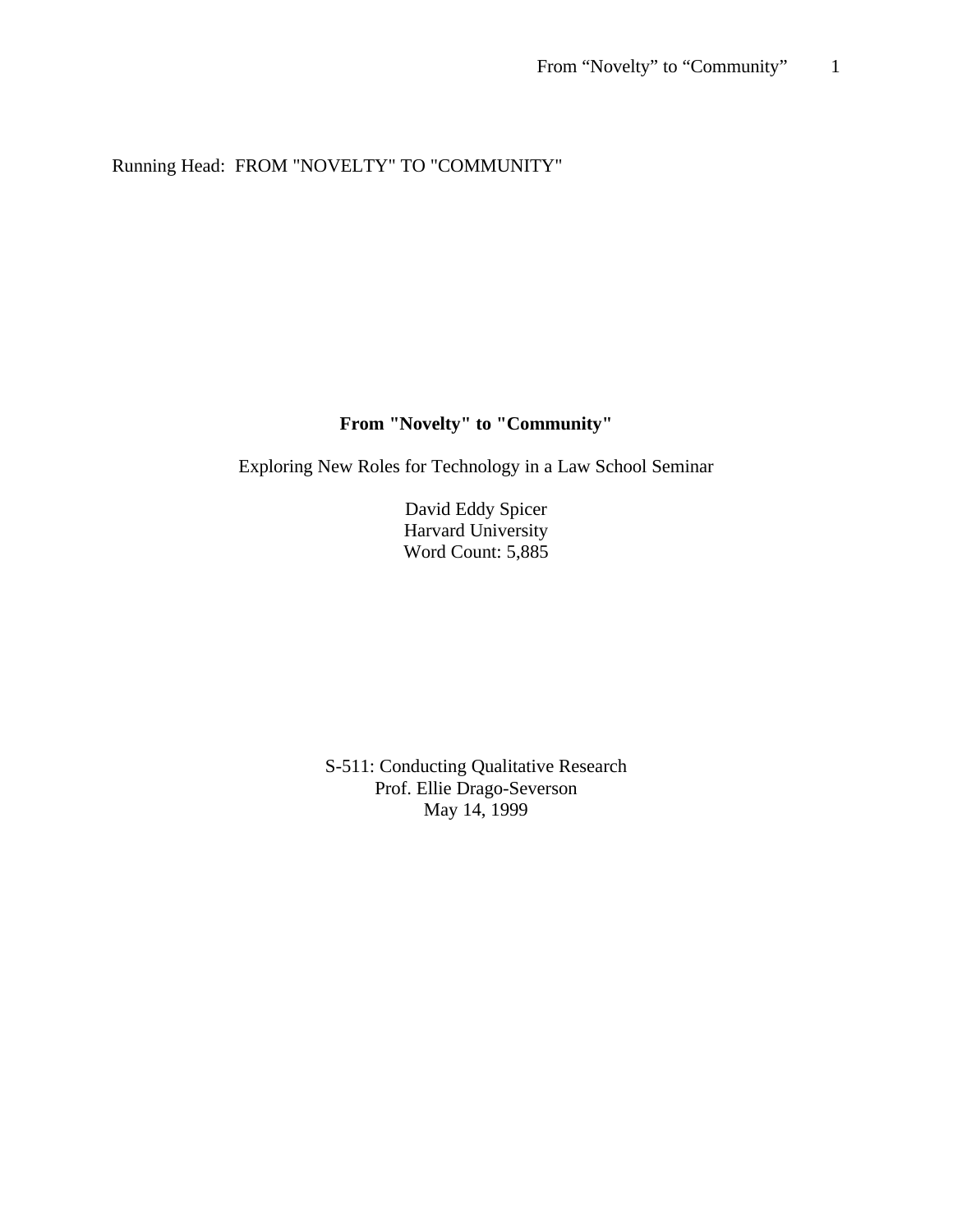## Prologue

This study examines some of the consequences for teaching and learning of combining the use of "cyberspace"--email and Web pages--with "realspace"<sup>1</sup> class meetings for a seminar at Harvard Law School in Cambridge, Massachusetts. Course Web sites, a collection of pages for a particular course on the Internet's World Wide Web, are now commonplace throughout colleges and universities. Electronic syllabi, on-line course descriptions, class lists, discussion areas and digital libraries have now become the standard elements of commercial "courseware" packages, software sold to universities and colleges to facilitate the creation of course web pages. Yet, the instructor for this course, Prof. Jonathan Zittrain, had a more ambitious agenda than to replicate in electronic form what already existed on paper or in class. He sought, in his words, to give, "a sense to what you could do with computers and networked computers that is not possible without them  $\dots$ " (Jonathan, #2, p. 16)

In addition to his position as a lecturer on the faculty of Harvard Law School, Jonathan also serves as Executive Director of the school's Berkman Center for Internet and Society. An overview of the Center describes it as "a research program founded to explore cyberspace, share in its study, and help pioneer its development"(Berkman Center, 1998, p.1). The Center's literature labels this "entrepreneurial research". The Center also serves as sponsor of several law school courses related to the Internet, among them the Internet and Society '98 or IS98 seminar that is the focus of this study. Jonathan points to the Center's "entrepreneurial research" agenda as a principal impetus for his experimentation with what a student of his terms "non-traditional" ways of integrating on-line and in class teaching and learning (personal communication).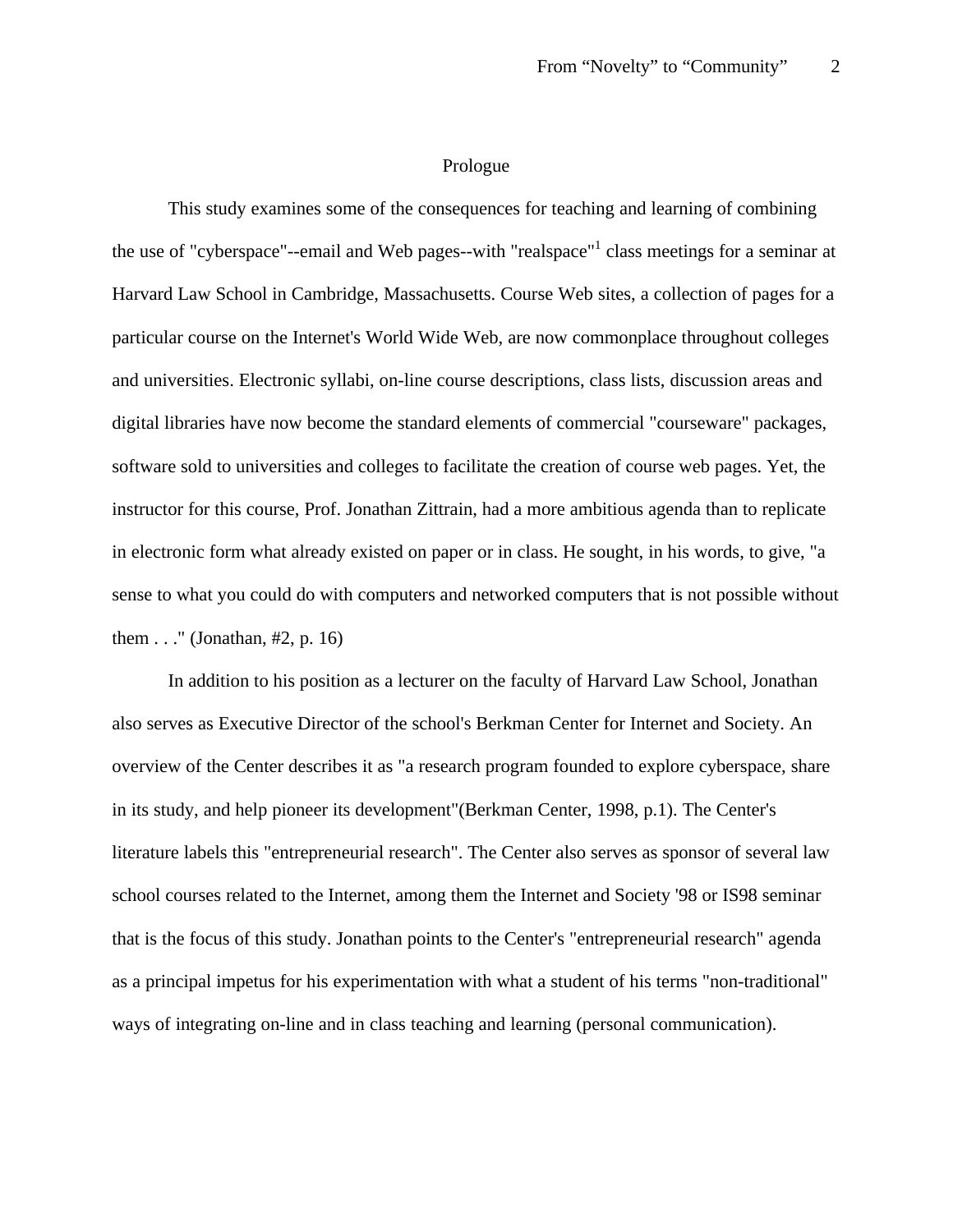Among those non-traditional ways is his collaboration to design and manage the seminar's web site with two students enrolled in the course, Alex Macgillivray and Wendy Seltzer.<sup>2</sup> This is one of the ways Jonathan sought to create what he calls an appropriate "architecture" (Jonathan, #2, p. 19) for the course that seemed to blur the boundaries between teacher and taught, expert and novice, insider and outsider, classroom and real world. In this study, I show some of the ways in which Jonathan wanted new technology not only to be the object of study for his seminar, but also a keystone in the structures that introduced the possibility for greater or different understanding of the subject matter. He asks rhetorically, "Is there something about cyberspace that makes it different from which you have to study it differently?" (Jonathan, #1, p. 12). This study explores one attempt at a different mode of studying.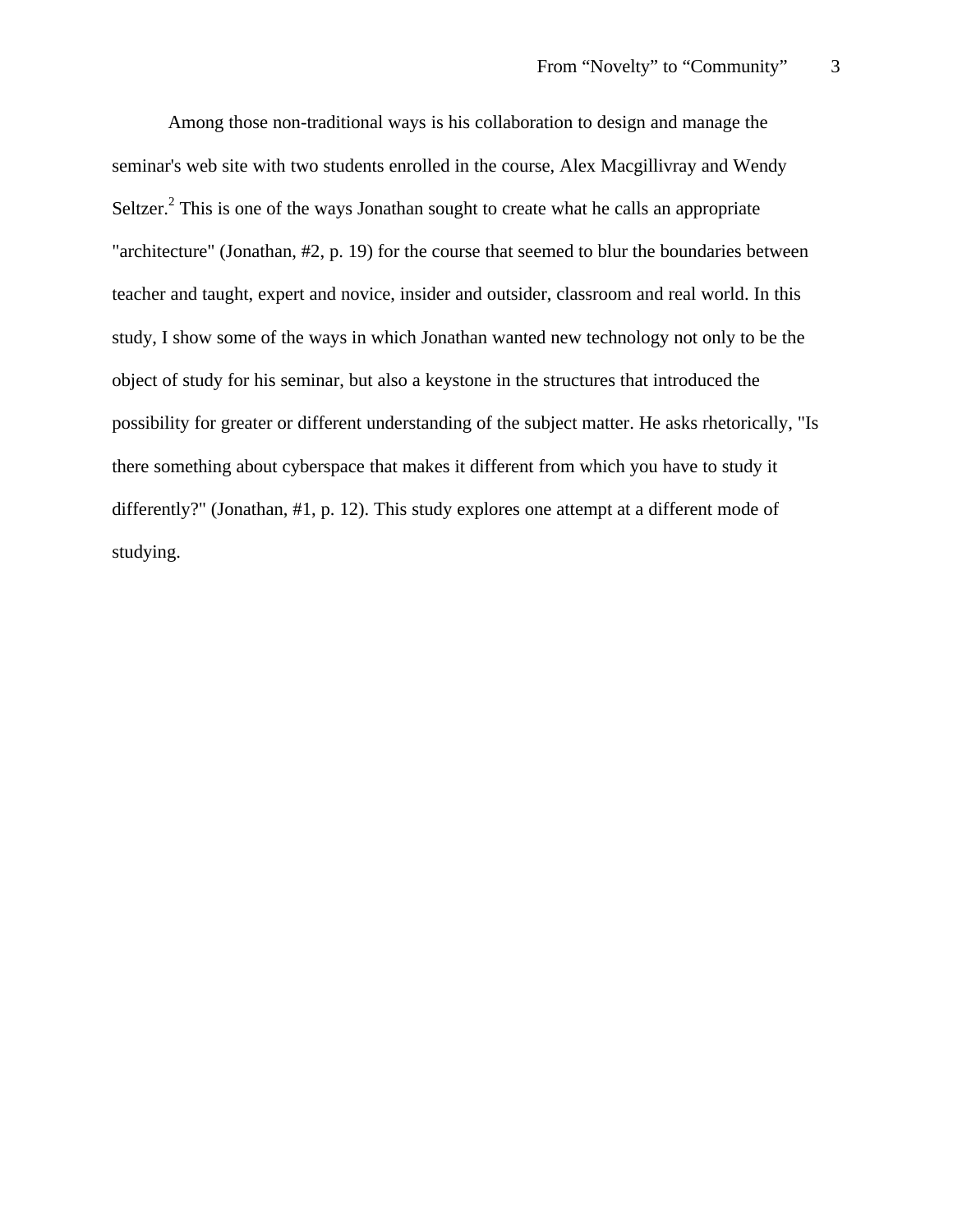# Introduction

## Research Question

 The research question I bring to Jonathan's on-line experiments in his class is this: How do the teacher and the students who work with him come to define the identity and role of technology in a law school seminar that combines the use of email and Web pages with class meetings? I arrived at this question after my initial round of interviews and observations last semester for S510, which took a broad look at how Jonathan, Alex and Wendy understood the role of technology in the course.

### Focus on Students

For S511 this semester, I expanded my pool of participants to include students in the course other than Alex and Wendy, the student-developers. Among those I interviewed or met in a focus group discussion were:<sup>3</sup>

- "Annie," a graduate student studying educational technology at a school of education in the Boston-area who cross-registered to attend IS98. Early in the Fall semester, Annie decided to both participate in IS98 and make the use of the course Web site the object of her own independent study.
- "Kent," a second-year Law School student who worked on a journal produced by students at Harvard that examined issues around the law and technology.
- "Beth," a second-year law student who joined the Berkman Center as a research assistant at the end of the seminar.
- "Andrew," a second-year student who also became a research assistant at the Berkman Center after the seminar.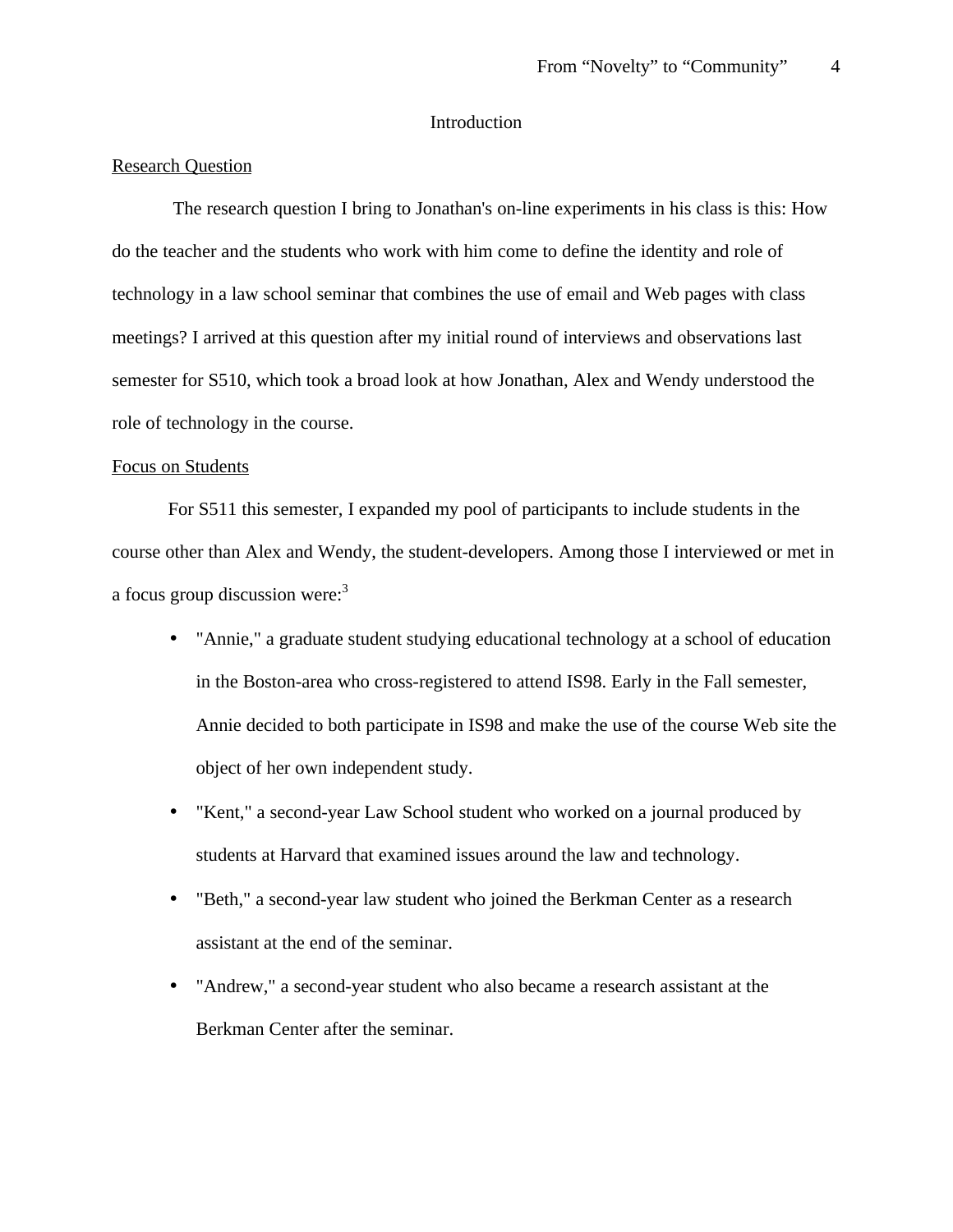• "Peter," a second-year law student who made a conscious decision to stay away from both the Berkman Center and the technology journal because, as he puts it, ". . . I'm rather terrified of just being a servant of other people's agendas when I can be a servant of my own" (Focus Group, p. 29).

#### My Focus

Like all of these students but Peter, I also have multiple layers of commitments to technology. I work within a graduate, professional school as a developer of curriculum materials that rely on new media. This work has led me to want to understand whether technology can truly foster new perspectives on learning, or whether it is serving less as a midwife to new visions and more as a different conduit for existing ones. I approach my interest in research with the hope of understanding the process of adaptation--the dance--that occurs among teacher, students, and technology as each grapples with new possibilities. How is use of this technology shaped by pre-existing beliefs and practices? What is the process by which new uses come to be revealed? What prevents or augments that revelation?

## The "Rotisserie"

In this study, I am particularly interested in looking at the ways in which teacher and students came to understand the role of one particular facet of the course web site. This was an on-line forum for discussion known as the "rotisserie," which was integrated into the web site for the course. According to all participants, the "rotisserie"<sup>4</sup> allowed for a more personal exchange among students than other approaches to on-line discussion that were also asynchronous, that is the back-and-forth of exchange occurred with a lag between responses.<sup>5</sup> I describe the functioning of the "rotisserie" and its email complement, the "Bot", in Appendix G.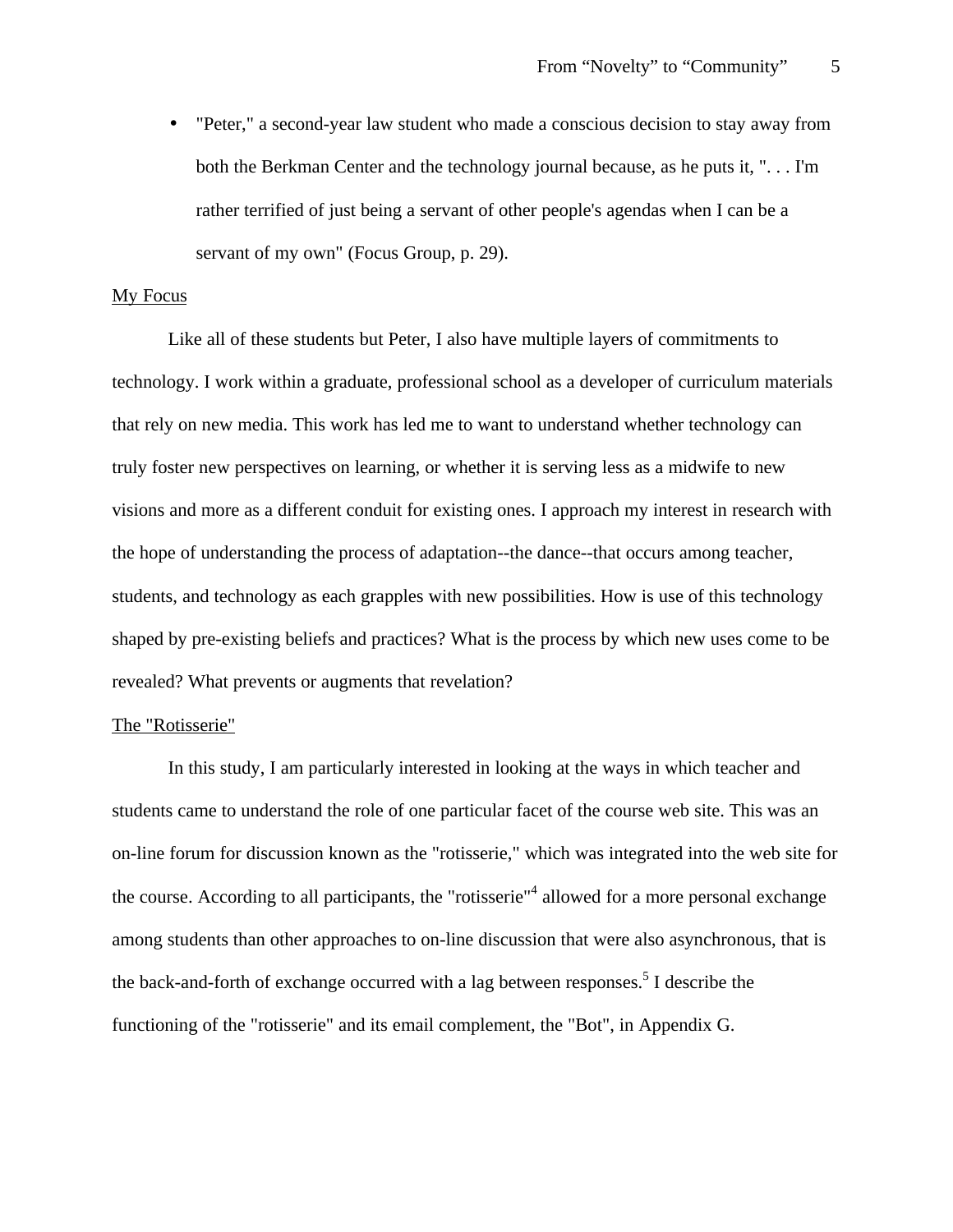# Data Collection

## Methods

Interviews. I conducted four interviews with Jonathan in his office in the Berkman Center at Harvard Law School on: 1) December 9, 1998 (approximately 60 minutes), 2) January 5, 1999 (approximately 45 minutes), 3) March 31, 1999 (28 minutes), and 4) April 27, 1999 (35 minutes).

Jonathan suggested I speak Alex and Wendy because of their role in developing the software and with Annie because of her interest in studying its use. I spoke for approximately an hour with Alex on December 12, 1999, and Wendy for the same amount of time on December 11, 1999, both in Pound Hall 511, a conference room just outside the Berkman Center offices. I interviewed Annie on March 15, 1999 for 80 minutes in a small conference room at her school.

Focus group. I solicited focus group participants via email. Jonathan sent out a message I composed appealing for help to an email list of all students who had signed-in on the course Web site<sup>6</sup>, which brought two responses. I then followed up with a personal email to the 38 secondand third-year Harvard Law School students who were officially registered in the course. I did this because I wanted to limit the conversation to the experience of Law School students in the hopes of getting more focused data. Four additional responses came back from this mailing, with two students offering help, but unable to meet at the time I had specified. On the morning of the day the focus group, I sent out another mailing to the entire list of students, fearing that some among the committed four were likely not to attend. Five people eventually appeared when I held the focus group on April 15, 1999 in Pound Hall on the Law School campus--Beth, Kent, Peter, Andrew and Wendy, the student-developer, whose appearance in the focus group I discuss later in the Validity section of this paper.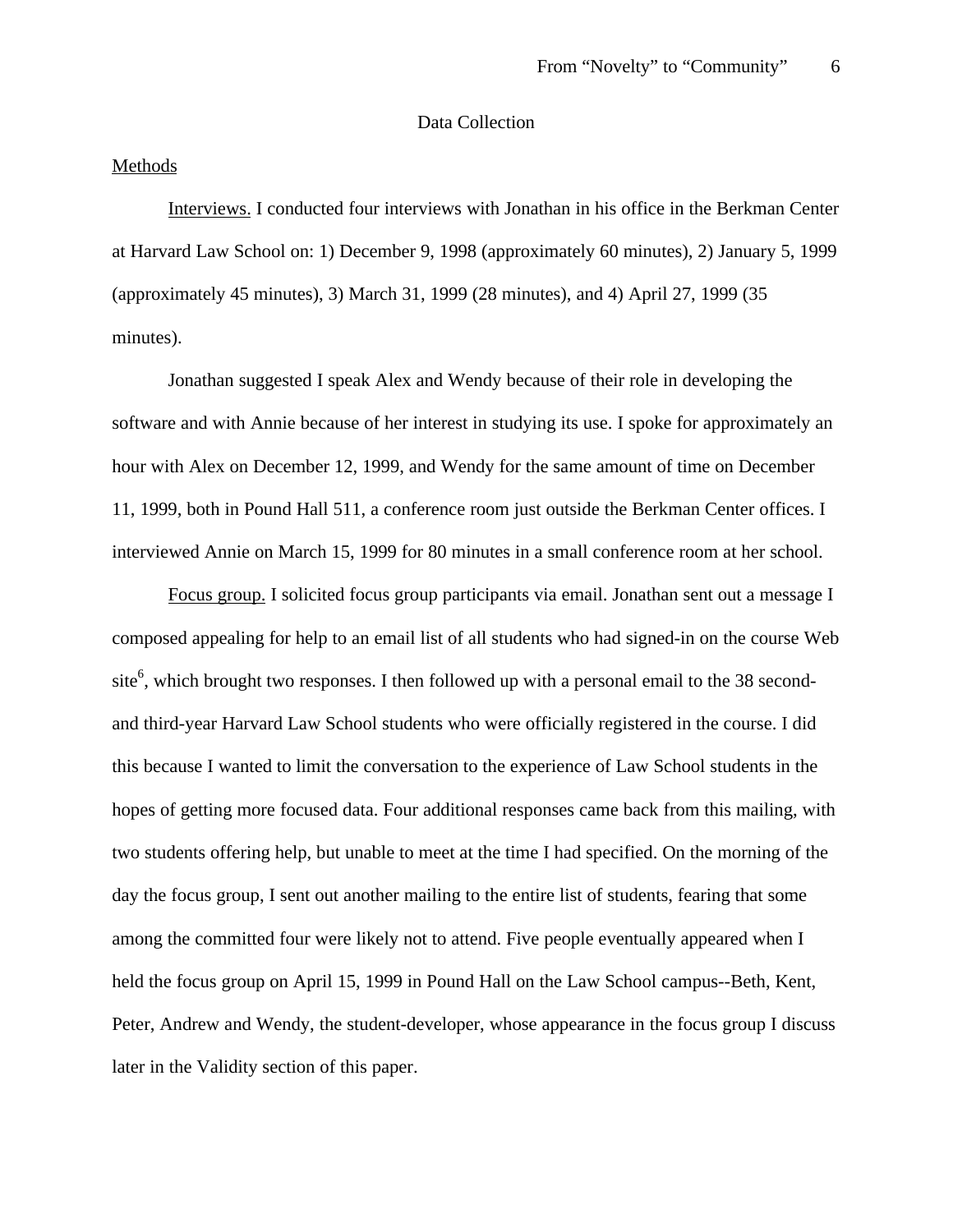Observations. I conducted two, two-hour observations of the final two class meetings of IS98 in December (see Appendix C). I did not use these observations within my contextual analysis but used them instead as the means to pursue additional information from Annie, Jonathan, and those in the focus group.

Documents. I reviewed a summary of the Berkman Center's projects (Berkman Center, 1998), on-line documents available from the Berkman Center web site (Berkman Center [Online]), informal course evaluations conducted by Jonathan, and Annie's term paper from her independent study. As with my observations, I did not use these in my analysis but used them instead as a means of developing my interview guides.

#### Analysis

My primary means of analysis for Jonathan's and Annie's data was to use open coding by word and sentence for each transcript to generate a list of 65 codes (see Appendix F). As I coded, I wrote a stream of analytic memos, and I also recorded general observations and musings in my daybook throughout the semester (see Appendix D).

Much of my assignment work in S511 this semester focused on Annie, and I feel her data was the most fully plumbed in my analysis, particularly through the creation of her profile (see Appendix E).

 The analytic memos, daybook entries and Annie's profile provided a stepping-back that led me to focus on three different roles for technology in the class, that of assimilator to the issues and ideas of the course, of facilitator of a sense of cohesion among class members on-line, and of mediator between the class and the outside world. I also had a catch-all category holding codes highlighting specific attributes of the technology used in the course. Appendix F contains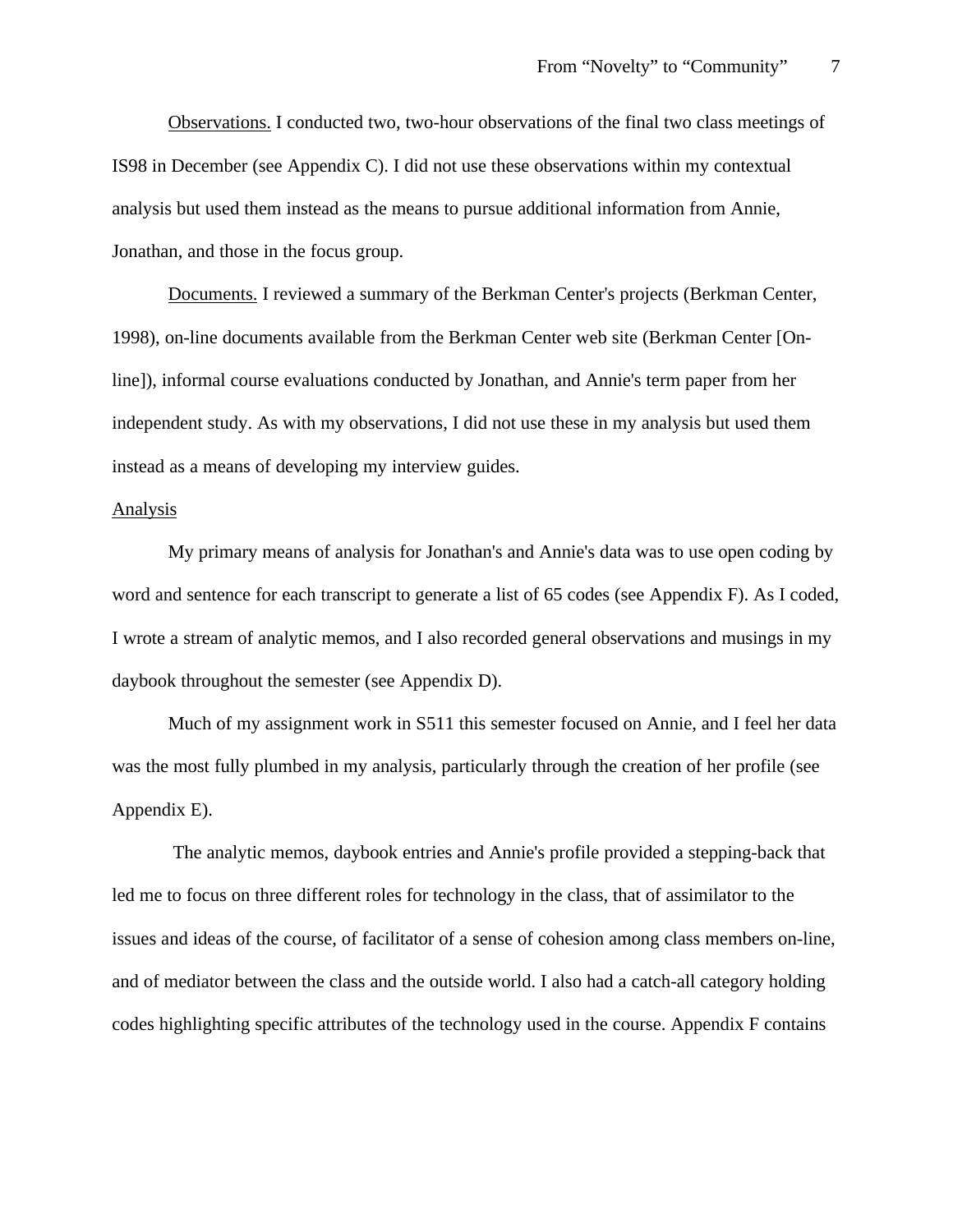my list of codes and a working draft of a matrix of these significant themes with corresponding categories.

After I had developed the matrix and the profile of Annie, I then read the focus group transcript<sup>7</sup> and reread the other transcripts with these themes in mind, while continuing to trace my thoughts through analytic memos. In my analysis of the focus group data, I chose to concentrate on the lines of thinking of individual participants rather than focusing on themes running through the discussion.

# Findings

I have whittled my seven interviews, two observations and one focus group down to two major findings for this paper. First, I focus on how one student, Annie, moved from feeling "nervous", as she put it, about her ability to participate in the class to a sense of capability with and mastery over the issues the course addressed. I call this her process of assimilation [italics added], $^8$  and I assert that the "rotisserie" played a crucial role in helping Annie grapple with the issues the course addressed. The second finding I discuss looks at the emic concept of "community," one raised by three of the members of the focus group and two of the three interviewees. I claim that the course technology, again focusing on the "rotisserie", was essential to the facilitation [italics added] of "community" among class members. Finally, in the summary of this section, I begin to explore how in this course these twin roles of technology, of assimilation and facilitation, might act in concert and appear to offer the possibility of yet a third role, that of the mediation [italics added] among communities, a role the course instructor, Jonathan, hopes to explore in future uses of the "rotisserie".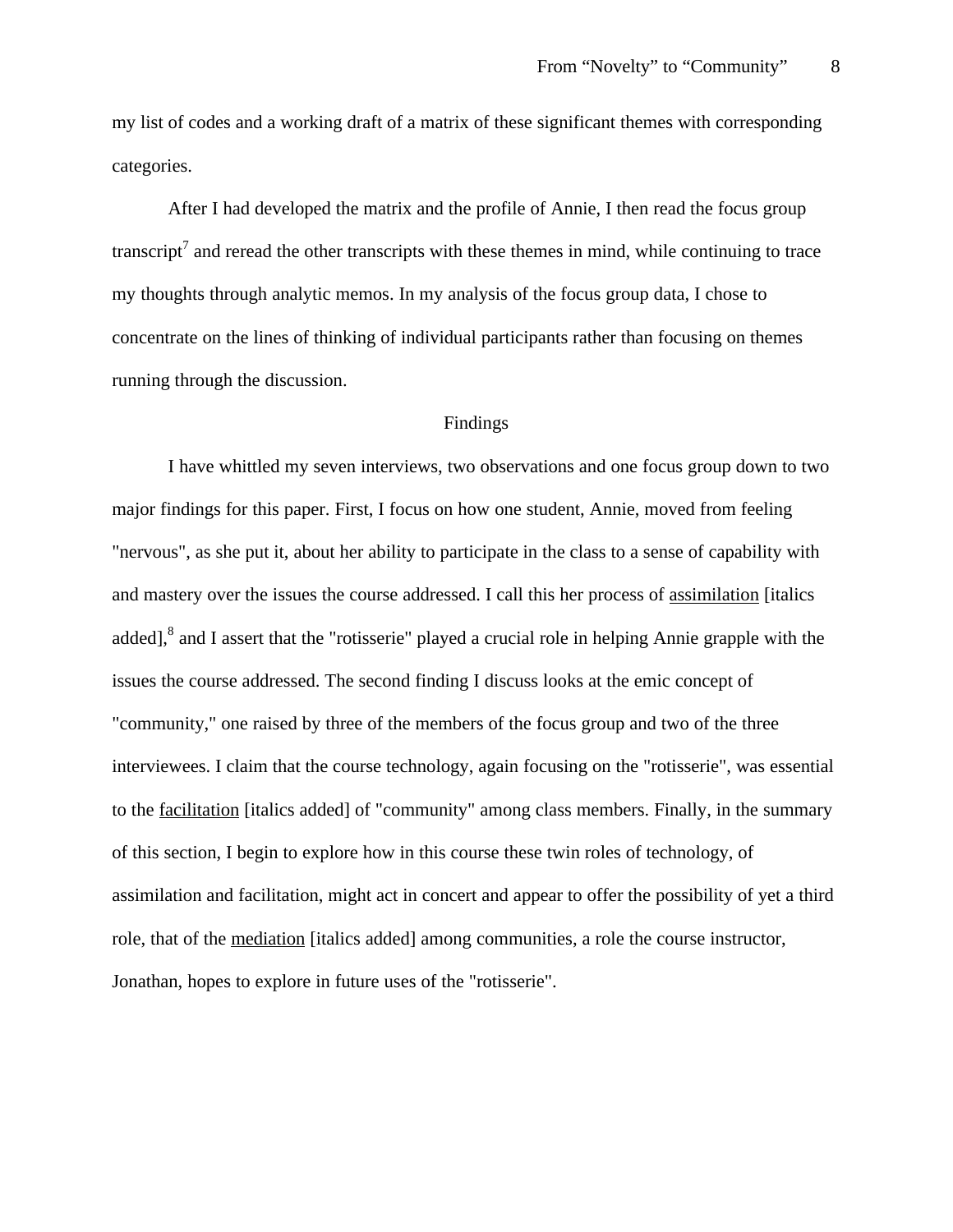## Annie's Story: From the Outside In

My conversations with Annie, augmented by what I learned of other students' experiences in the focus group, led me to believe that technology acted for Annie as an agent of assimilation. Specifically, the course web site--especially the "rotisserie"--allowed her to become a part of the course on her own terms and begin to explore the subject of the course in a way that, at first, made her feel comfortable, and eventually led to her "taking control," as Annie said, of her chosen topic within the themes the course offered. I am going to first describe Annie's experience of entering the "realspace" classroom, and then compare this process with Annie's exploration of the on-line component of the course.

Annie came to the course as an outsider in search, as she describes, of breadth. As I mentioned in introducing Annie, she is a graduate student at a school of education with a special interest in technology. She recounts in her conversation with me that a description of the course she found on-line appealed to her because "[the course] was going to be looking at broader issues related to technology than just education" (Annie, p. 2). At the time, she says, she knew nothing of the professor, nor of the Berkman Center, nor that the course was experimenting with new uses of technology (Annie, p. 2).

In my view, Annie is looking at her time in graduate school as a way to expand her horizons beyond her given discipline, and in so doing, begin to understand the field of technology from a variety of different perspectives. Also, I assume that her lack of familiarity with the Law School and the Berkman Center meant that she had few preconceptions of what she would find or how she would find it.

She did, however, have ideas about Harvard Law School and the standards of performance to which she would be held in the classroom. She recalls initially feeling "nervous"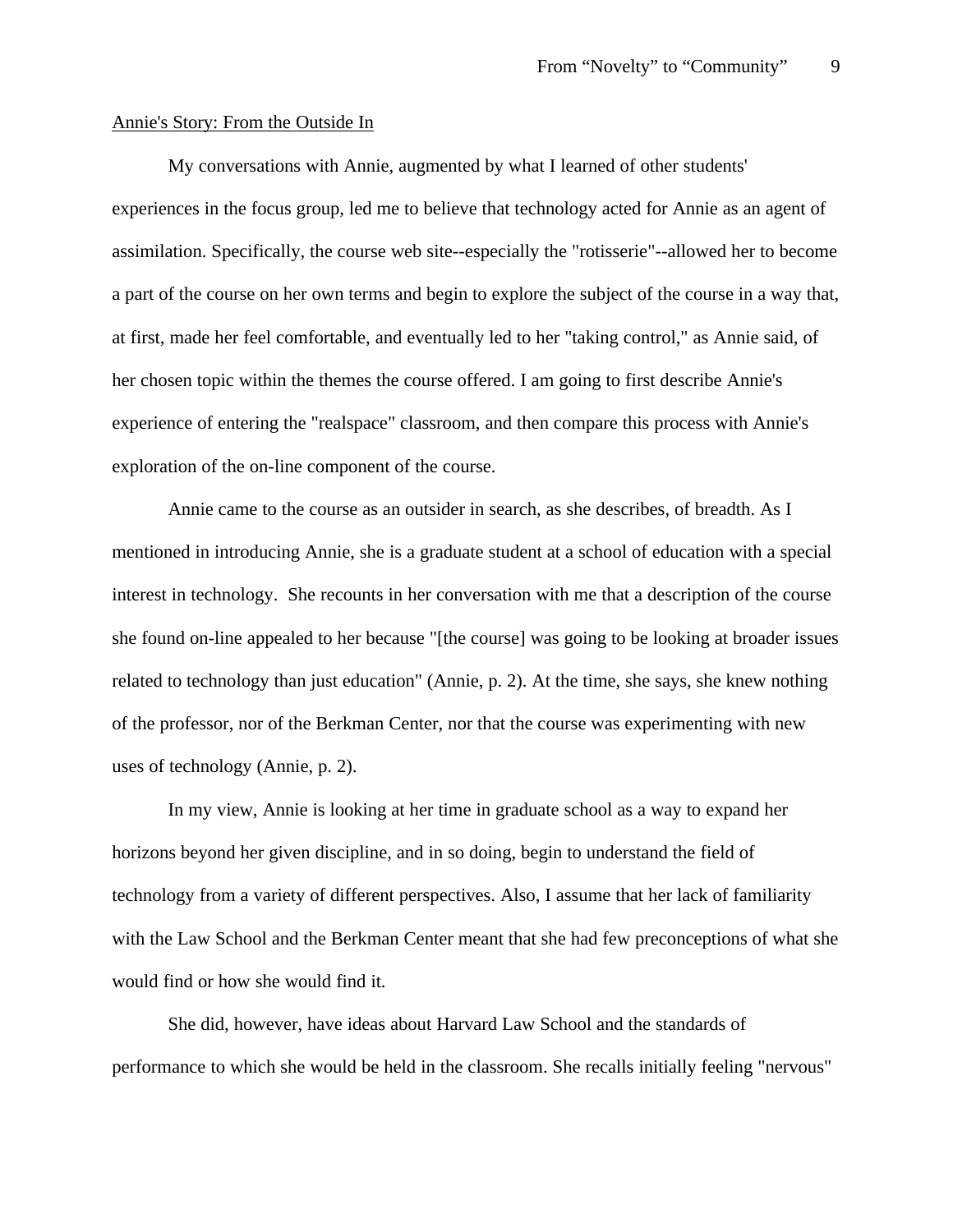because she perceived her classmates as "really smart law school people" (p. 3). She worried about her ability to tackle the reading and "understand it just as well as anyone else" (p. 3). She says, "I felt I didn't have proper training to sort of pick out what I was really supposed to be picking out in terms of importance" (p.4-5).

Through these words, Annie seems to be telling me about her fears of being incapable of engaging the other students and the material in a way that will bring her to the broader view of issues she hopes to find in the course.

Annie linked these feelings of incapacity and discomfort with a sense of being "alert", a word she used five times during our conversation. Yet, the word "alert" also carried many positive connotations for Annie, that of being "stimulated by the conversation" (p. 2) and of being in "a live, exciting place" (p. 3).

I have taken a freeze-frame above of Annie's views of her initial entry into the classroom. I want these observations to serve as backdrop to my next focus, that of her initial contact with the "rotisserie."

 None of the words Annie uses to describe her initial experience in class appear in her description of her first experiences with the Web site built for the course. Rather than "alert", she uses words like "novel idea," which came up six times in our conversation, and "comfortable," which appeared eight times. Annie describes that her integration into the on-line component of the class was immediate. She registered on the course web site even before she had received official confirmation of her cross-registration in the course from the Law School. She then received an email from the "Bot," the automated email process described in Appendix G.

Annie contrasts her feelings about this kind of exchange with her initial feelings of being in a class made up mostly of Law School students: "(W)hile I was feeling a little uncomfortable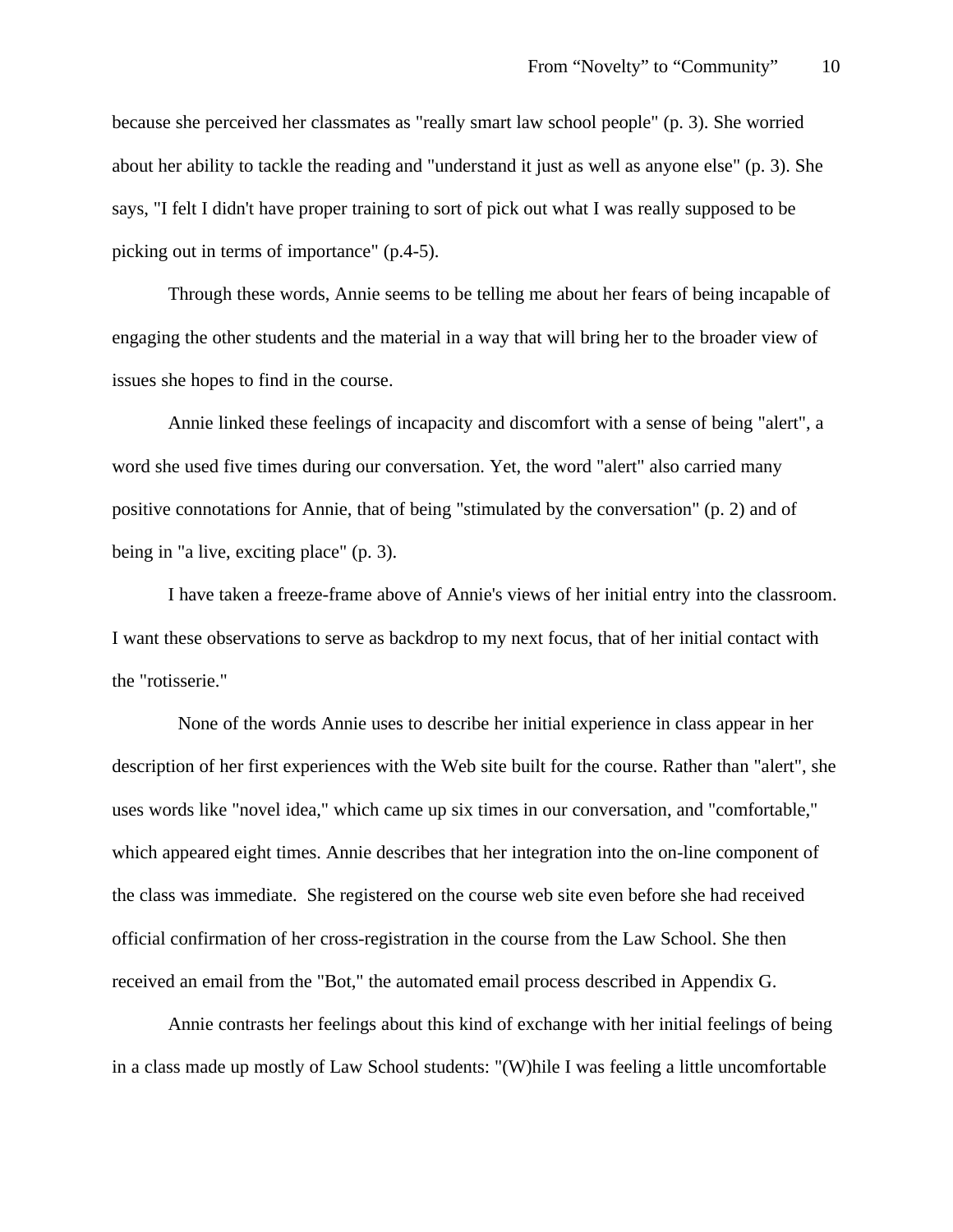in class, in the physical environment, feeling sort of insecure there, on-line . . . the anonymity . . . made me feel a lot more comfortable" (p. 6). But it was not only the "anonymity", as Annie goes on to describe, "I felt like part of the class on-line because the way the courseware was architected" (p. 7).

I relate Annie's feelings of being "comfortable" to her ability to participate in a discussion on an equal footing with other class members. After all, it was precisely Annie's "anonymity" in the classroom--her lack of identity as a Law School student--that seemed to cause her to feel "unsettled" and "out of place." She appears to have found her "place" so readily on-line because she was one student facing two other students each week--one who would respond to her answer and another to whose answer she would respond--not because she was one student facing a room filled with others. This is the way, as she puts it, the software was designed, which made her feel "part of the class on-line" (p. 7).

Annie finds the idea of this kind of exchange "novel," a sentiment that those in the focus group also share in terms such as "entirely unusual" (Group, p. 6). The element of that "novelty" that Annie found particularly intriguing was the shift in focus prompted by the software away from the professor as the source of knowledge and towards her fellow students:

. . . that was something right away I thought, "Wow, so [Jonathan's] not going to read my responses but my colleagues will!" And it was the idea that I even had colleagues was something new for me. And also that I had an audience. Because often professors ask students to write, say, reflection papers, but they're for [the student's] eyes only. Or maybe at the end of the semester for my professor's eyes. But in this case, I was responsible for doing reading and [then] writing [a] response for which I was going to have an audience every single week. (p. 9)

I view this passage as evidence of how the software stood Annie's original construction of her fellow students on its head. What had seemed a somewhat daunting sea aspiring litigators was fashioned on-line into a ready audience for her ideas. Instead of being in competition with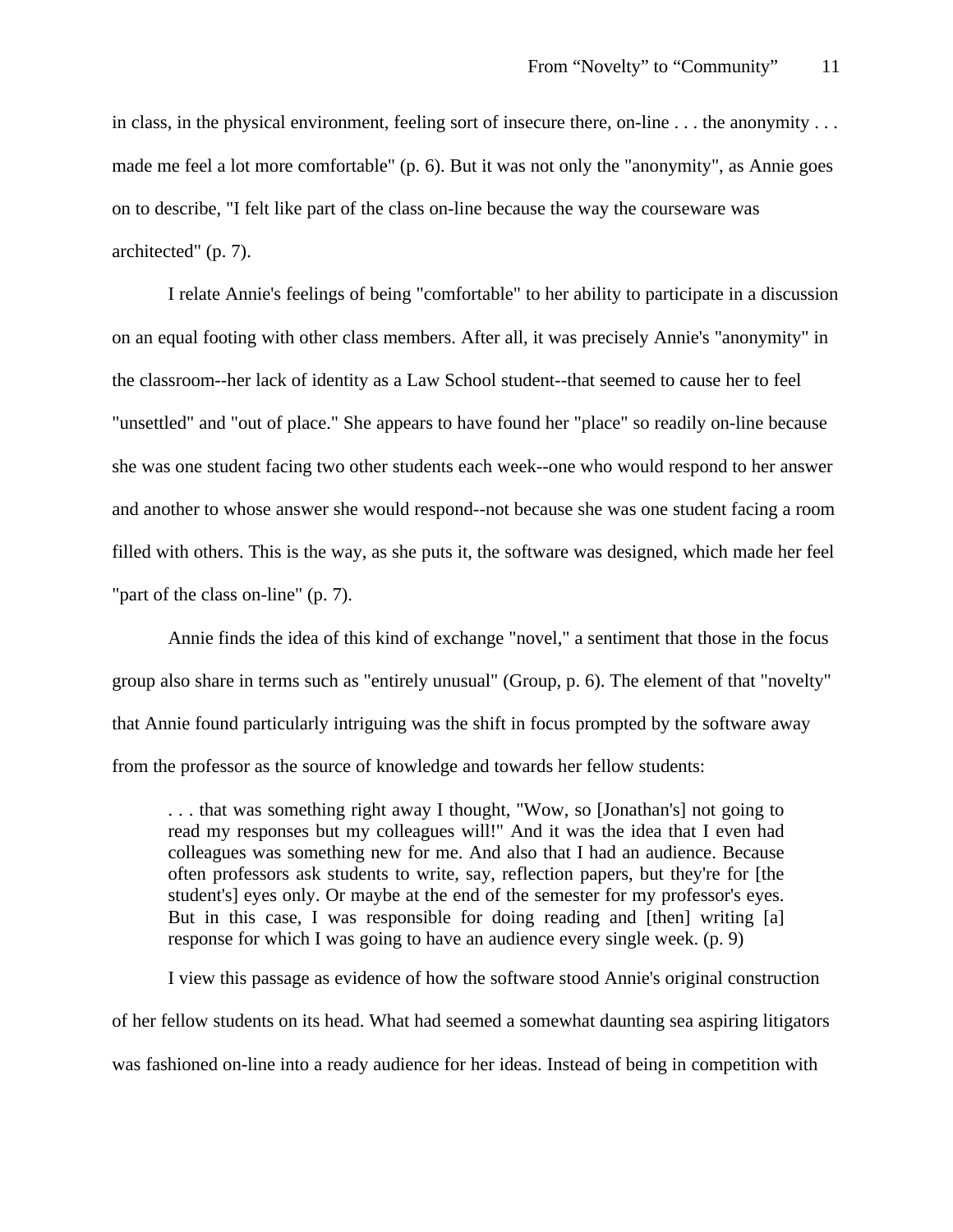other students to make her "place" in the class, she was collaborating with them to fashion that "place" together.

I return to the passage above in the following section to understand more about the importance of "collegiality" to Annie and other students in the course. For the moment, I want to take the final step on Annie's path of assimilation, as she sees herself moving towards competence around the issues addressed by the course.

Annie emphasizes that the responsibility of answering to her new-found "colleagues" prompted her to "think through the issues more carefully" (p. 10). Annie describes that she felt "really comfortable pursuing my own interests in relation to the class" (p. 5) one month into the course when Jonathan prompted students to begin to define the topic of their final paper. She adds, "I got really into the final paper and I really felt like I was in control of that assignment. Like, I knew what I wanted to research, I was excited about what I was researching. I felt capable of doing the research and writing a well thought-out paper . . ." (p. 5).

I view this as a demonstration of the way Annie's sense of "comfort" shifted from a focus on herself in relation to other students and the instructor to a view of the fit of her ideas and thoughts with those held by her fellow classmates. In her use of "capable" she expresses a sense of mastery that she believes will carry her through the writing of the final paper. Her excitement now stems not from the heightened awareness of being "alert", but from the ideational stance she takes with regard to the issues of the course.

In the above discussion of Annie's process of assimilation in this course, I have tried to show how the "rotisserie" software played a role in helping Annie move from apprehension about her ability to participate in the class to a feeling of "comfort" with entering into dialogue with other students to a sense of competence with the ideas of the course. The latter allowed her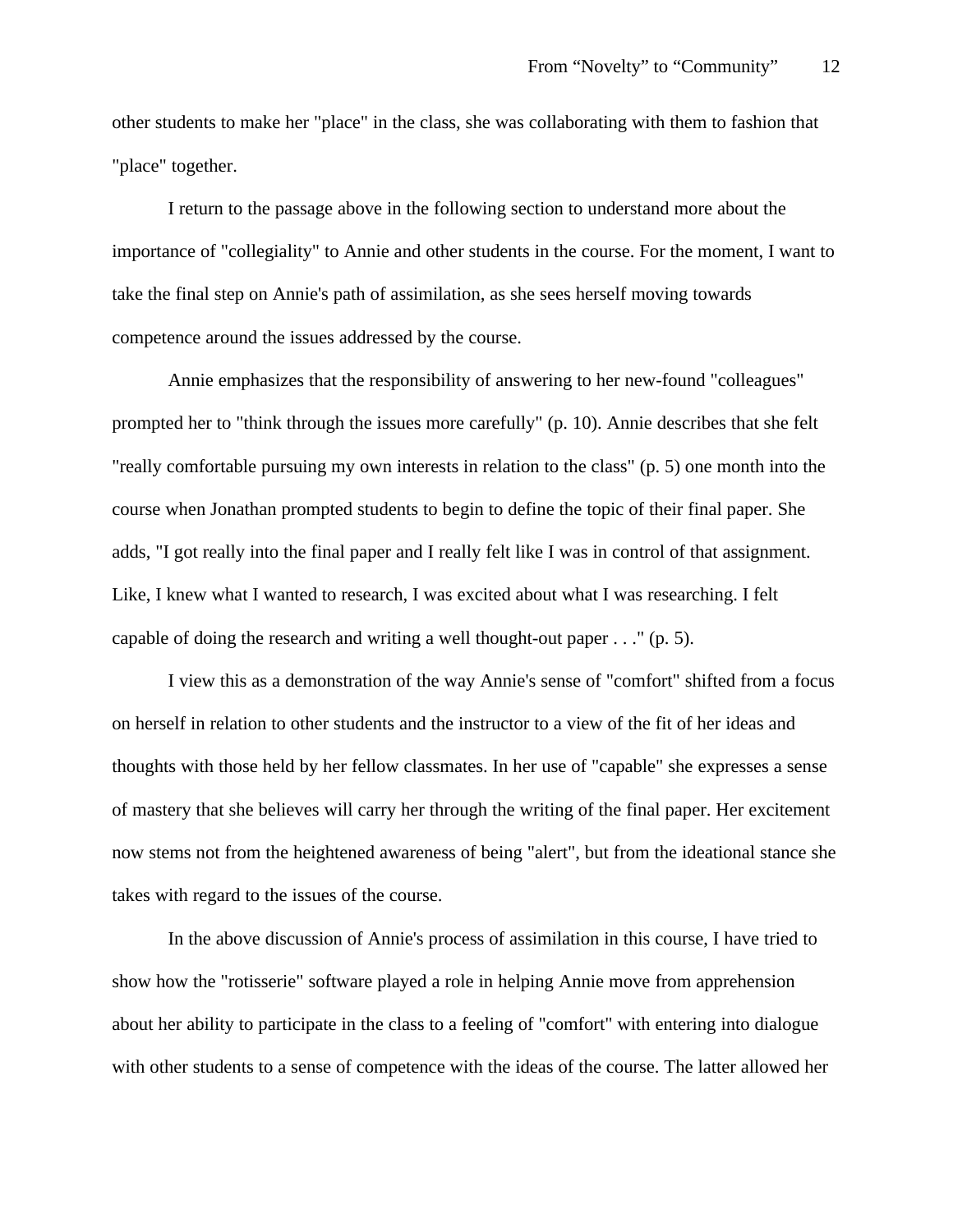to craft a vision of how she could best make use of the course to reach new understandings of her chosen field, which was the goal of her seeking a course outside of her school in the first place. Of most interest to me is the basic shift that this use of technology fostered for Annie that moved the locus of challenge from potential competition with other students to collaboration in engaging what Annie termed the "really complex" issues of the course. In my mind, this aspect of assimilation would have been difficult to achieve without the software and certainly logistically impossible in the way the software allowed. I have to believe that this movement applied to other students in the course as well. Those in the focus group, for example, talked about their surprise with the respectful tenor of on-line discussion and how the course, in the words of Beth, "did a really good job of engaging me and finding commonalties with my other interests . . ." (Group, p. 29). This is but one aspect, albeit what I claim to be among the most salient ones, of my overarching research question that probes how teacher and students come to define a unique role for technology in this course.

## The Sense of "Community"

In the following section, I want to take one step beyond the process of assimilation that I outlined for Annie in an effort to understand better just what Annie and others believed they were being assimilated into. I look closely at how participants construe the term "community," a word that four of the eight used explicitly and two others expressed in some way in relation to the ways in which they made sense of the role of technology in the course. I claim that "community" stands as a powerful concept for six of the participants. Moreover, it proves to be a durable container, one that allows both teacher and students (including Annie, the studentresearcher) to hold different ideas of the kind of "community" that they, with the help of the course technology, believe they are building.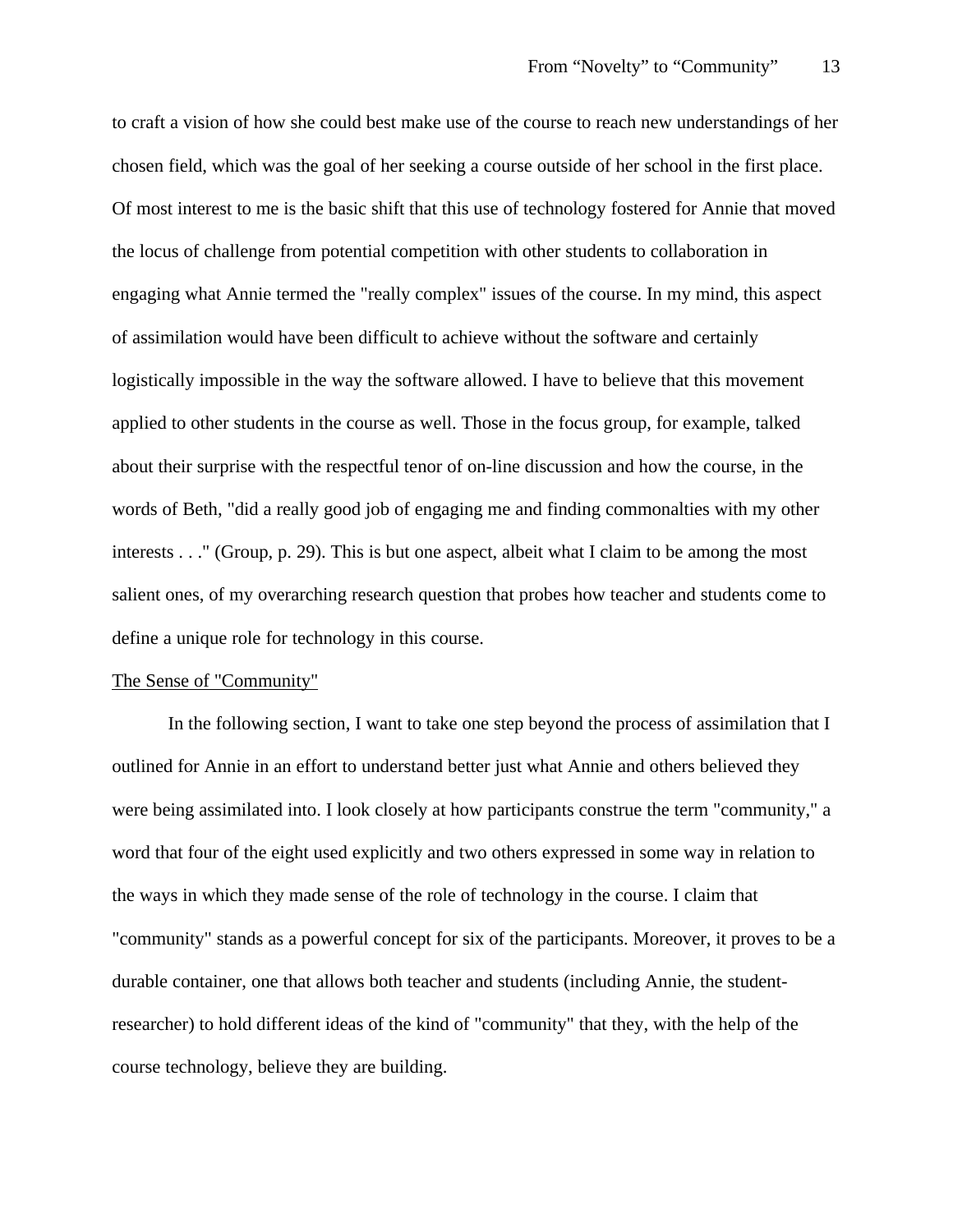The following analysis explores the sense of "community" expressed by Jonathan. I then contrast those understandings of "community" with the ways in which Annie and the students in the focus group use the term. I first look at the places the students identified as lacking in "community" and then look to where they believe they have found it in this course.

Jonathan, as the Berkman Center's executive director, appears to pursue actively the ideals put forward by the Center in his development of the on-line component of IS98. In using the "rotisserie" to "build out into cyberspace", he is particularly interested in creating a larger sense of "community" for his students. He describes the correspondence of the Center's mission, which he terms one of "openness" to new experiments and ideas with the design of the "rotisserie":

(O)ne way that the idea of openness of the Berkman Center finds expression in the course is the notion of being able to sign up guests on the web site and have them participate substantively and productively in the exchanges going on. . . . And it shows the students then, to themselves as members of an intellectual community that thinks hard about the issues even when they don't have to because there's a grade hanging in the balance or something rather than students as students, as just we're in this hermetically-sealed classroom. (Jonathan, #2, p. 13)

In this passage, Jonathan talks of merging the two communities of the Center and the course to give the students a broader sense of how their struggles with what Annie termed "really complex issues" fits into the context of how people outside of the Law School wrestle with similar problems. He hopes to foster a wider "intellectual community" that debates the issues because of their compelling nature, not because an external incentive, that of a grade, forces participation. He contrasts this broad "intellectual community" with that of a "hermeticallysealed classroom" in which there is no possibility of being "exposed to different views" (Jonathan, #2, p. 17) and where (to risk mixing metaphors) ideas, like seeds, have no chance of germination because of the lack of "cross-fertilization" (Jonathan, #2, p. 16).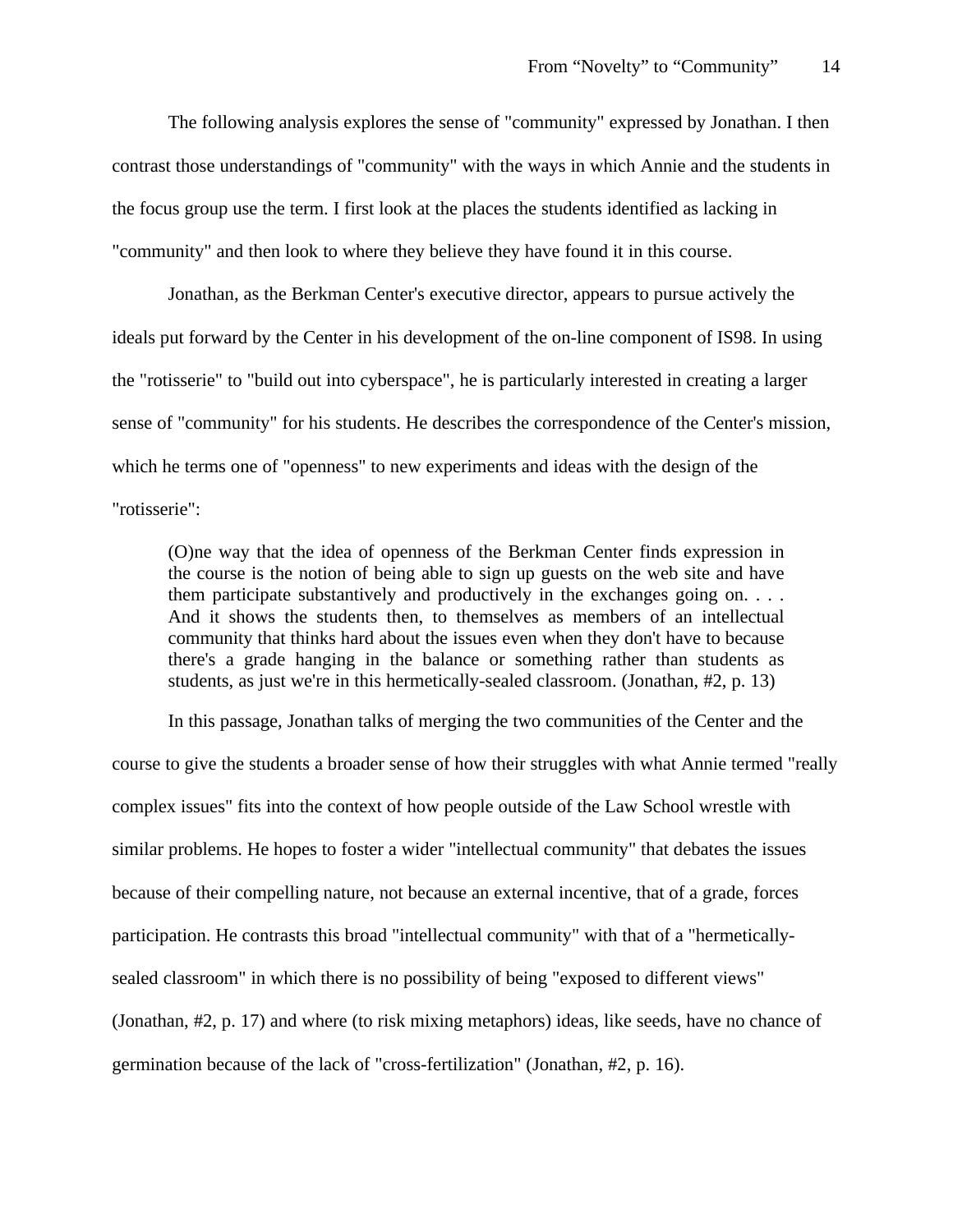He is convinced, so he says, that the "most important feature" of the "rotisserie" will prove to be "its ability to link different classes and disparate locations together at different times" (Jonathan, #3, p. 2). This, in his thinking, is the way technology can help propel students out of the "hermetically-sealed classroom." He emphasizes that through the connections made by the "rotisserie", "You realize you're not learning in a vacuum" (Jonathan, #2, p. 15).

 "Intellectual community" then for Jonathan as I understand it, is the universe of people with shared interests and equivalent enthusiasm for the "experience of starting [with] lots of questions and having them lead to more questions" (Jonathan, #1, p. 4). This on-line "intellectual community" stands in contrast to the "vacuum" of an "academic environment" where the "the professor is the only source of wisdom in the class" (Jonathan, #1, p. 9).

 Annie and her fellow students who attended the focus group held their own view of "community", one that derived from their experience of being immersed in the class. It may be easiest to begin probing the students' sense of what "community" meant by looking at their examples of where "community" failed. For Annie, the time spent in the classroom did not foster "community":

 I don't think that community existed. I mean it was a community in that we met every week for two hours in the same place at the same time. Um, We all had certain similar interests, obviously, but we weren't in communication with each other in a way that we even knew each other's names.  $9^{9}$  (Annie, p. 11)

Annie, then, dismisses the primary dictionary definitions of "community"--either people in the same location or those sharing "similar interests". She appears to be looking for something more than just a sharing of "interests". In her view of classroom "community", "communication" is an important element, with the minimum threshold being some measure of familiarity- knowledge of "each other's names".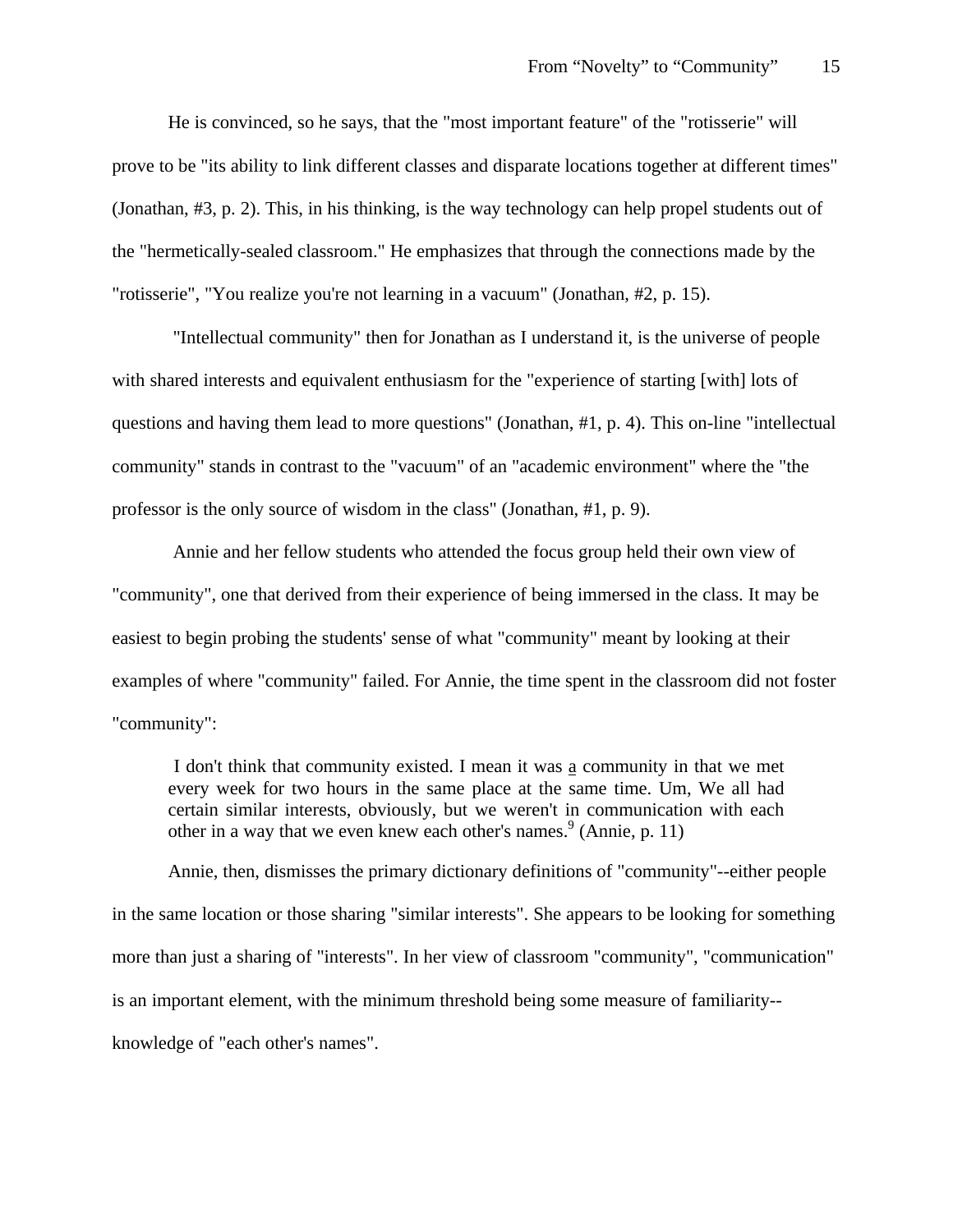I found her characterization of the class curious. In the two class sessions that I observed (see Appendix C), the students appeared to have formed a unique and cohesive social order. There were special terms known only to the initiated, frequent references to events in the group's history, insider jokes, special rules, and a sense of consensus around certain topics. All these seemed to be hallmarks of "community" as I knew the term.

What was Anne's understanding? She says she "thought about how Jonathan was able to build community" (Annie, p. 9). The "community" she went on to describe from her reflections, quoted at length in the preceding section, appears to hold certain distinct values, especially respect for the "opinions" of one's peers, the importance of non-hierarchical relationships, a commitment to a view of others as "colleagues", and a readiness to share work in front of an audience of "colleagues". She draws a distinction between what she found to be a collegial atmosphere on-line and the classroom experience of "individual students coming into the class, sitting down, and listening to a lecture" (p. 12). Six out of the eight times Annie uses the word "community," she accompanies it with the words "colleagues" or "collegiality".

If "colleagues" are the building blocks of "community", what makes a "colleague"? The students in the focus group spent several minutes discussing why the tenor of the "rotisserie" discussion seemed so "collegial," a surprise to all.

Beth noted:

I found myself being very nice in [the "rotisserie" exchanges] 'though. Even the people I disagreed with, I, I had a really hard time just coming out and saying, "You're full of shit." And I'd always be like, "You know, I see your points and I can kind of see how this going, but you know, have you thought about this..." I never, not once did I just come out and say, "Uh-unh". Because, it was personal. You knew that there was a person behind it for me. (Group, p. 9)

Beth outlines an exchange in which she first acknowledged the validity of the other's point of view and then builds on that understanding to develop her own.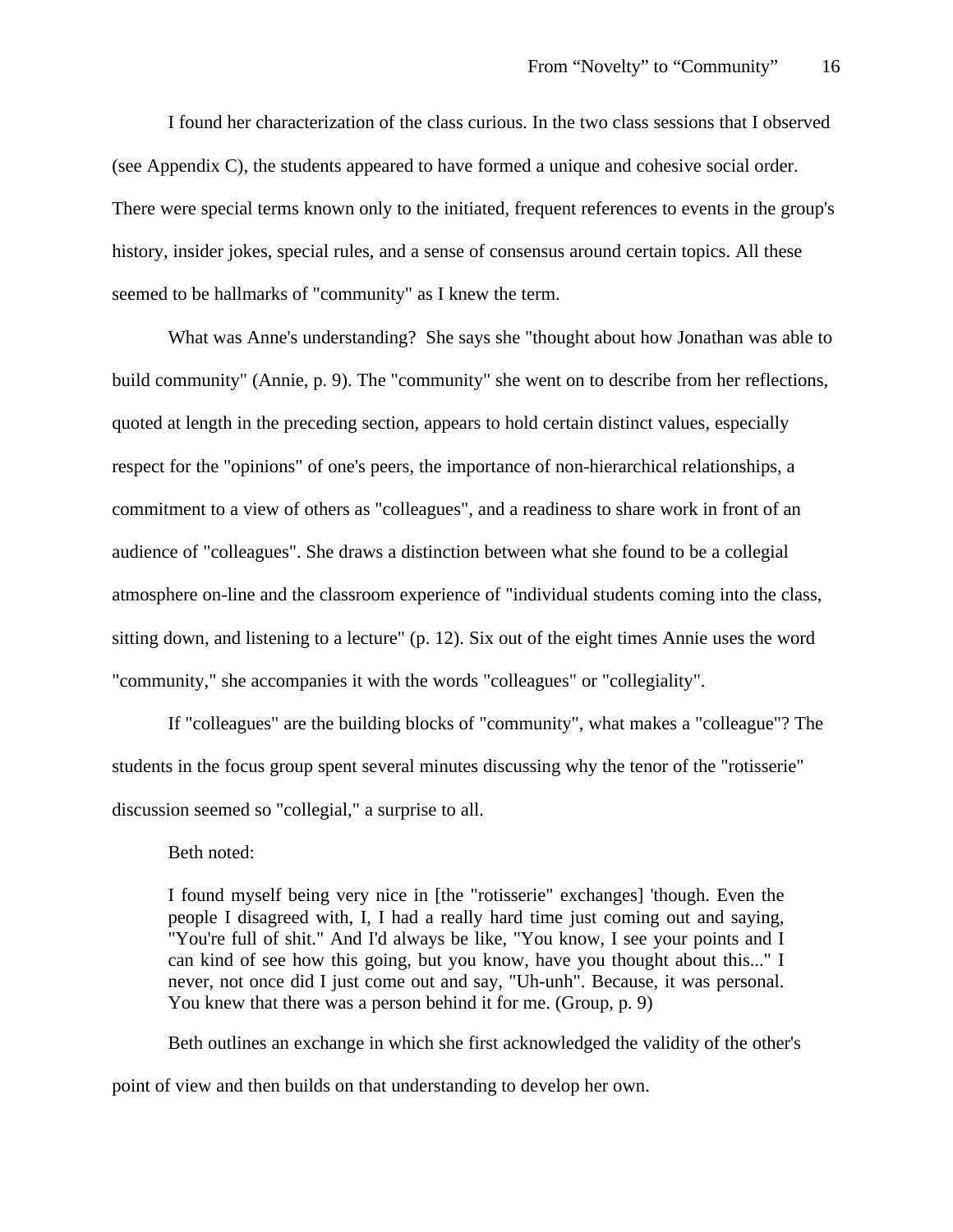From Beth's reflection, I take her view of "collegiality" to mean not only respect for another's perspective but also a willingness to validate that point of view as ground for one's own deeper thinking. Moreover, I want to emphasize that she notes it was the intimate character of the exchange, knowing "that there was a person behind it," that reinforced the attitude of respect when approaching another's work.

Kent amplifies this point in the following passage:

But this way was just, you know, a one-on-one conversation. And I know when I mention this to people outside the law school, they are, you know, friends of mine from college, they say, "Wow, what a wonderful way to build community, to get to know your classmates, to talk about these things." I mean it's a forced, you know, go-sit-have-a-cup-of-coffee-talk-about-this-issue kind of a thing. (Group, p. 17)

As do Beth and Annie, Kent points to the key element of personal contact in the exchange. But then he goes on to identify a few particular qualities of that exchange, comparing it to an informal, yet serious, café chat. The elements I find most interesting in Kent's observation is that the on-line exchange has a colloquial feel to it and that it involves some sense of displacement; Kent goes [italics added] to have his cup of coffee on neutral ground, where neither he nor his friend feel compelled to prove each other wrong but try to understand how the other makes sense of his point.

Thus, the collegial "community" is one in which students have a particular kind of respectful, yet informal rapport; they work together in some way; they put "a lot of thought into" the work they perform, as Annie notes; and are willing to learn from each other.

This section has tried to plumb the ways in which the "rotisserie" acted as a facilitator of community. I have shown how two of the groups in this study--Jonathan and the students including the student-researcher, Annie--all held ideas about how technology helped connect the individuals of the class to a larger "community" in a way that was only possible on-line. In the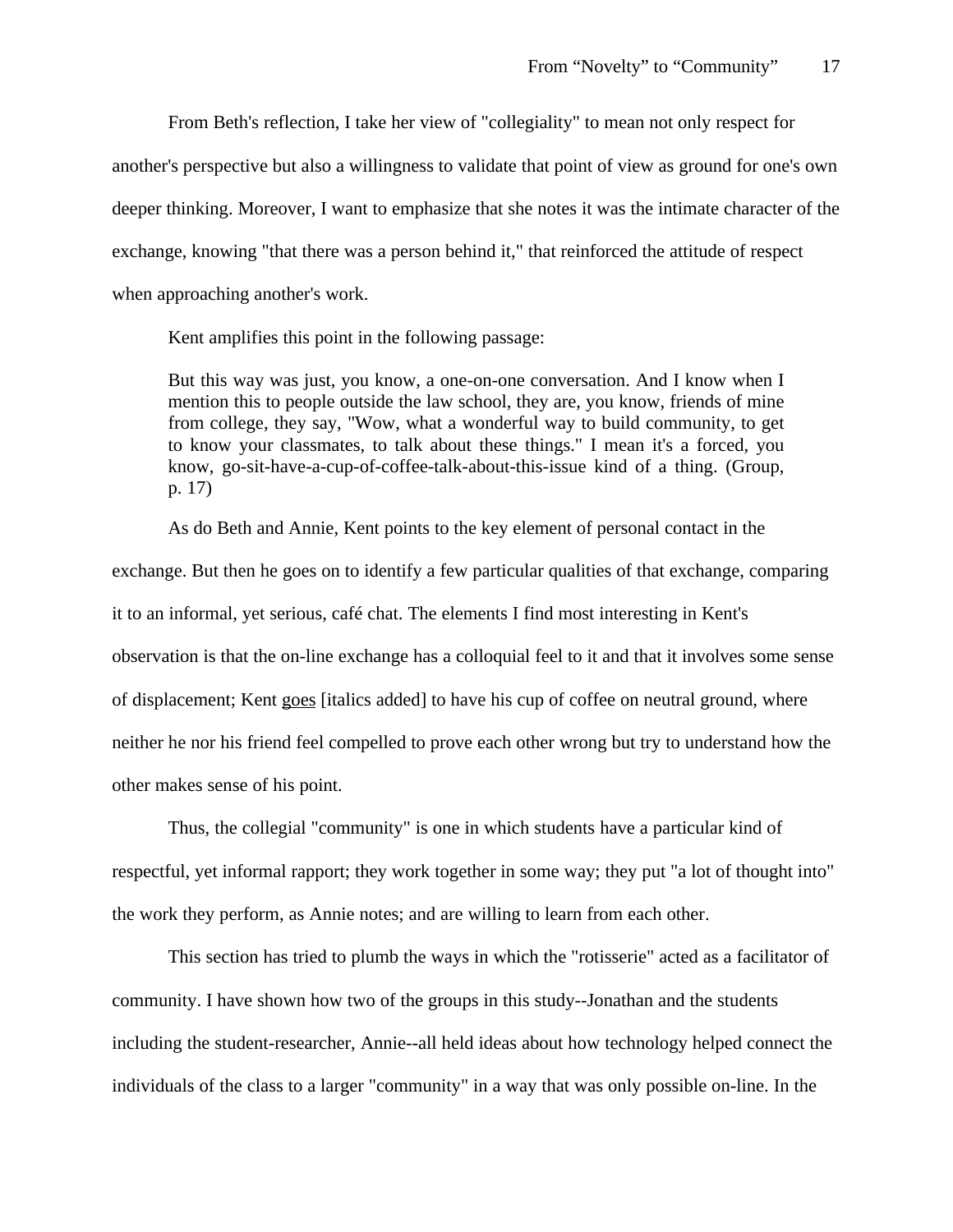Validity section, I take up the issue of the lack of mention of "community" in my conversations with Alex and Wendy, the student developers.

I have contrasted the students' sense of a collegial "community" created among class members with Jonathan's views of an "intellectual community" which he hopes to forge from connections between his class and others beyond the walls of his classroom and, for that matter, Harvard Law. I believe the latter effort goes beyond the facilitation of "community" to a different role, that of mediation among communities, a concept to which I return in my Implications section below. I related Jonathan's efforts to forge "intellectual community" to the goals of the Berkman Center in an effort to put a larger frame around Jonathan's impetus to experiment with new technologies in the classroom. These perspectives on the unique ways the "rotisserie" assisted in the development of "community" in IS98 add one more path into my research question about the ways in which students and teacher came to define the role of technology in this class.

## Validity

Descriptive. The only interviews I did not transcribe myself were my third and fourth conversations with Jonathan this semester (March 31, 1999 and April 27, 1999) transcribed for me. With these transcripts in hand, I listened to the entire audiotape of each interview and corrected all mistakes and omissions. In all transcripts, I entered my field notes as observation notes, methodological notes and theoretical notes in each transcript.

Interpretation: The biggest hurdle to valid interpretation of the data from the focus group was the appearance of Wendy, the student-developer, in the session. I noticed at least one occasion when one of the other participants couched his critique of the course software because of her presence. About 15 minutes into the session, Peter turned to Wendy to say, " I'm sorry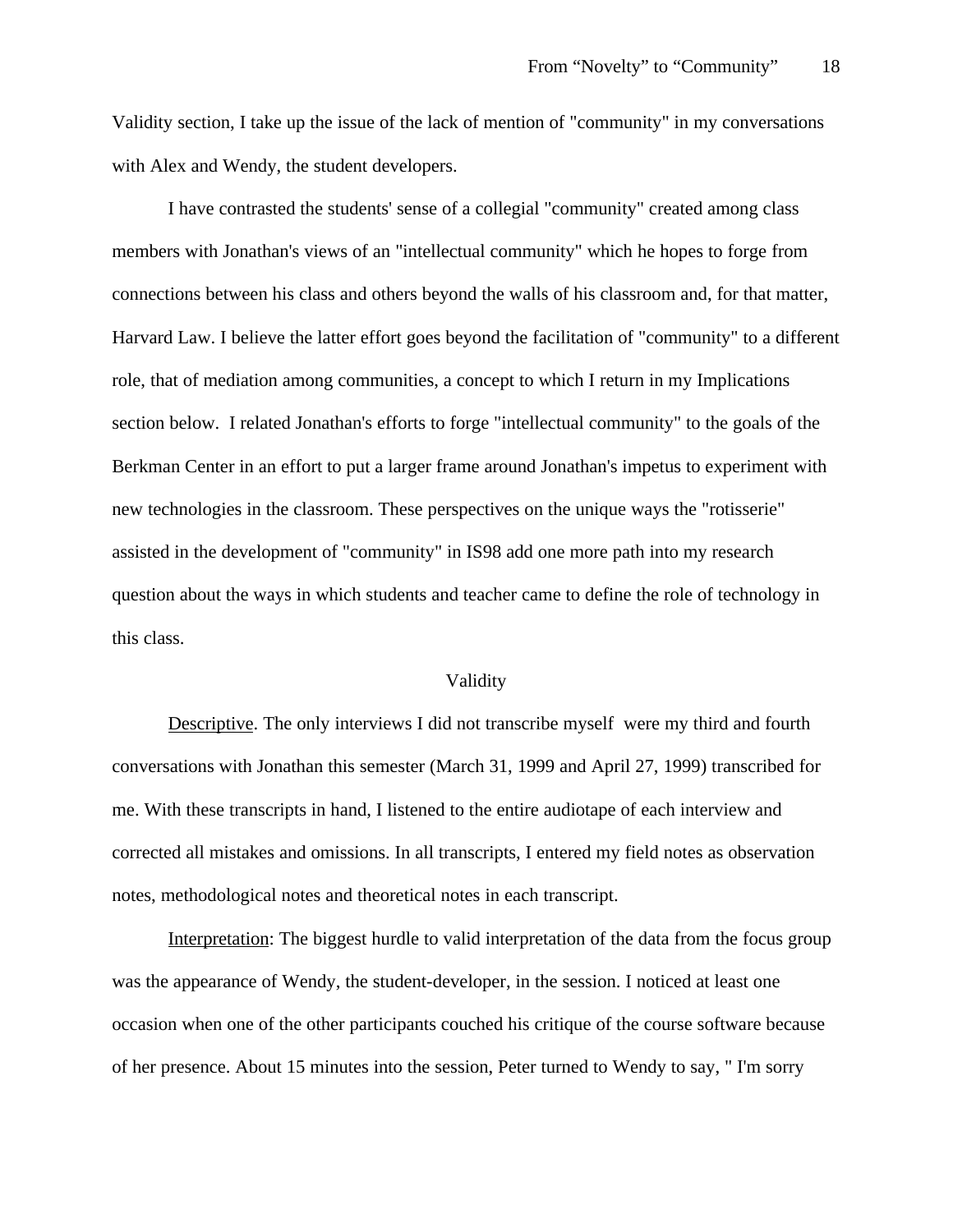Wendy to say this, but, evil Bot was user-friendly, but buggy." The group seemed to be aware of her position, and she appeared to me to be taking more of an observational stance than that of an active participant. Nonetheless, I decided to use the data because her presence seemed more of an annoyance to me than a barrier to frank discussion among those in the group. I was not able to conduct member checks for this group due to lack of time. I did validate my understanding of Annie's process of assimilation and her views of "community" in a telephone conversation with Annie after she had had a chance to read her profile (see Appendix E). I also conducted a member check on a variety of topics with Jonathan as part of both my third and fourth interviews.

Theory. I am concerned that my own immersion in technology as my line of work has led me to overplay its role in this course. Two of the students in the focus group, for example, Kent and Beth, specifically highlight the importance of Jonathan's engagement with the subject matter and with the students as the facet of the course they found most compelling. Given this, was it Jonathan's enthusiasm for the "rotisserie" and other aspects of the on-line experience that fostered a sense of shared experience that students came to see as "community", rather than the facilitation of the software?

Also, neither of the student-developers specifically address the idea of the capacity of the "rotisserie" to craft "community" in the ways Jonathan and the other students use the term. Instead, both emphasize that the most important aspect of the software was that it prompted the students to complete their reading before class, which they had to do, at least to some extent, to compose a thoughtful response to Jonathan's weekly question. Had I the time, I would have asked them explicitly about other students' impressions of the class "community" and how they felt it fit with their experience.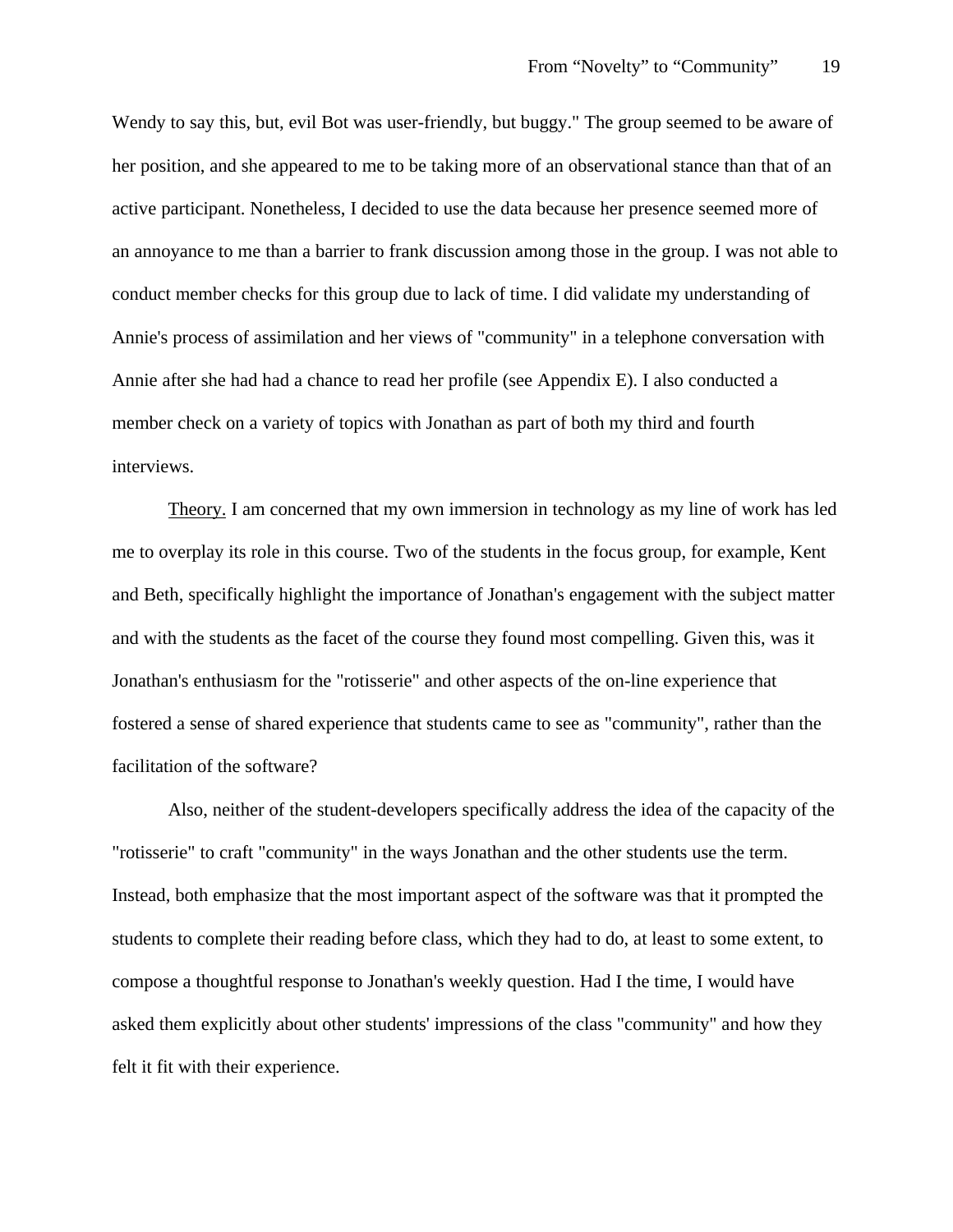I have tried to guard against overemphasizing technology through careful grounding of my interpretations in the experience of my participants and triangulation of my interpretations with a variety of sources of data. I would have also liked to have developed a relationship with a research partner, but my other commitments this semester did not allow for this.

# Implications

I believe the two roles for technology I have chosen to highlight in this study, that of helping with Annie's process of assimilation and fostering new possibilities for "community" combine to begin to form a larger whole. As I have implied in my findings above, the process of assimilation for Annie preceded her entry into the "community" of colleagues. I have a hunch that the same would be true of other students in the course as well, but in different ways because of Annie's status as outsider. Moreover, for Annie, the process of assimilation into what might be called the space of ideas for this course was ever-expanding. Her experience participating in the IS98 "community" propelled her to try to create an on-line forum at her own school that might offer similar potential for "collegiality" and "community" in that setting (Annie, p. 17). As I mentioned in introducing the students of the focus group, three were research fellows at the Berkman Center and two among that group joined the Center because of their experience in the class. The on-line "community" of the class itself, however, dissipated at the close of the "realspace" class. Activity on an email list to which Jonathan subscribed all members of the class was minimal in the Spring of 1999, amounting to one or fewer email message a week, usually announcing particular events, not fostering exchange on controversial issues.<sup>10</sup> The process of assimilation for Annie and those students who continued with work at the Berkman Center appears continuous, while the collegial "community" flourishes then fades or transforms into other groupings. Annie herself found it ironic that the "high-tech courseware" when "brought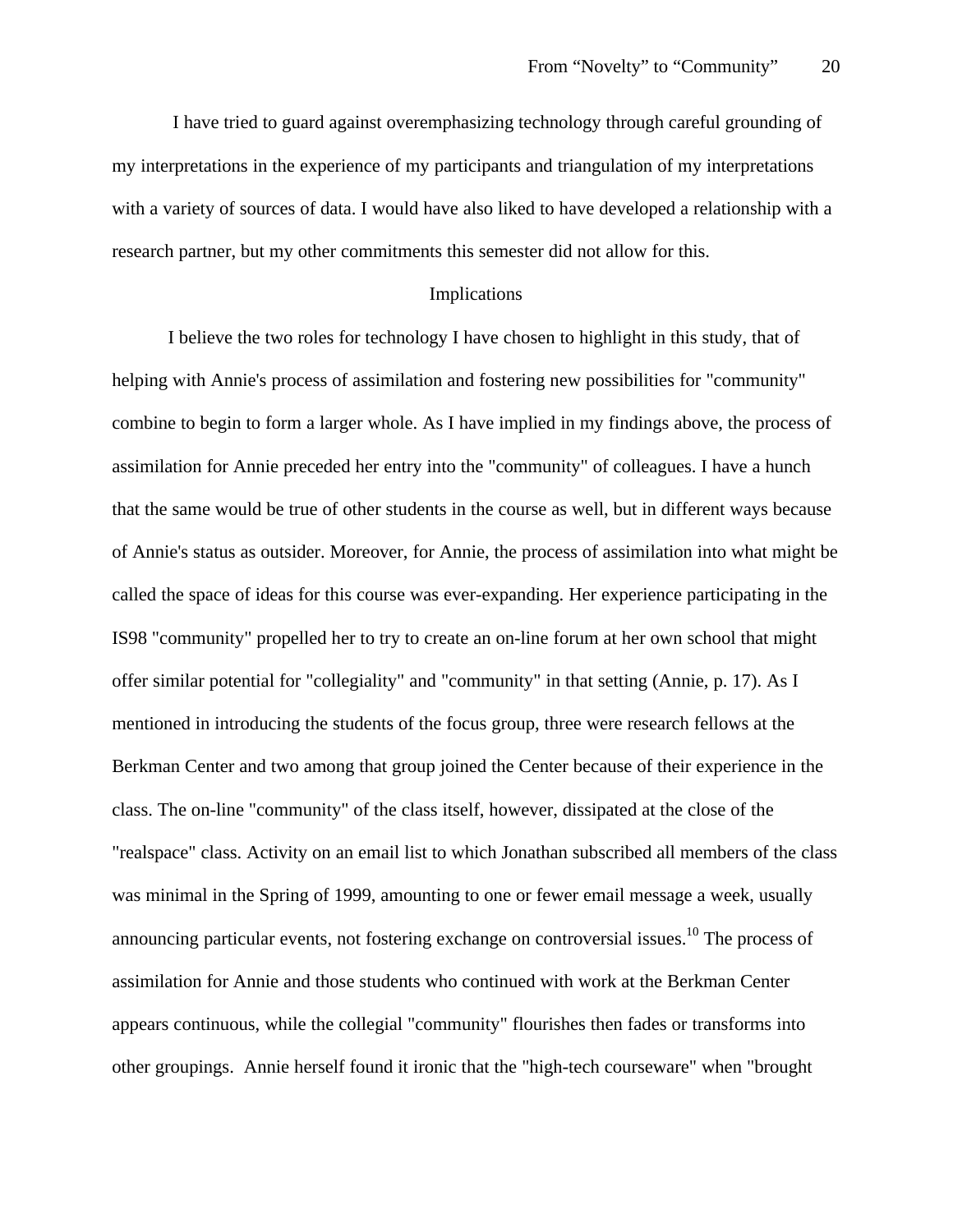into the classroom" lay the groundwork for the kind of "reading and writing and discussion and community" that got "back to the basics" of education $11$  (Annie, p. 24).

Jonathan's use of technology in this course serves as a potent realization of the Berkman Center's mission to "explore the boundaries" of this new frontier. Jonathan terms this, "our grand experiment" when explaining his interest and that of the Center's in "watching the relationships that form or don't form thanks to the new incentives [technology] is creating . . ." (Jonathan, #2, Jonathan, #4, p. 21). Jonathan's interest in exploring the role of technology in what I describe as its third and yet-to-be-realized role as a mediator among communities offers abundant opportunity for "watching . . . relationships." Jonathan appears to be working towards the means of assimilating the transient collegial "community" of the classroom into what appears to be for him a more enduring "intellectual community" that spans accepted distinctions and uses the technology to make new connections across old borders.

As Jonathan moves forward with his plans to link classes via the "rotisserie" in next Fall's Internet and Society seminar, I look forward to exploring how learners beyond those closely associated with the Center take up the invitation to test the boundaries of this new space.

# Looking Back

Participant selection. If I were to repeat this study, I would think more coherently about participant selection. I would want to include a broader range of class experience than just those that already had fluency with technology and, for the most part, worked closely with Jonathan.

Analytic skills. I feel I have begun to develop a solid foundation of analytic skills. My weak point, however, is in data reduction. The second-time around I would rely more heavily on narrative summaries, make greater use of matrices, and find more coherent ways of organizing my analytic memos.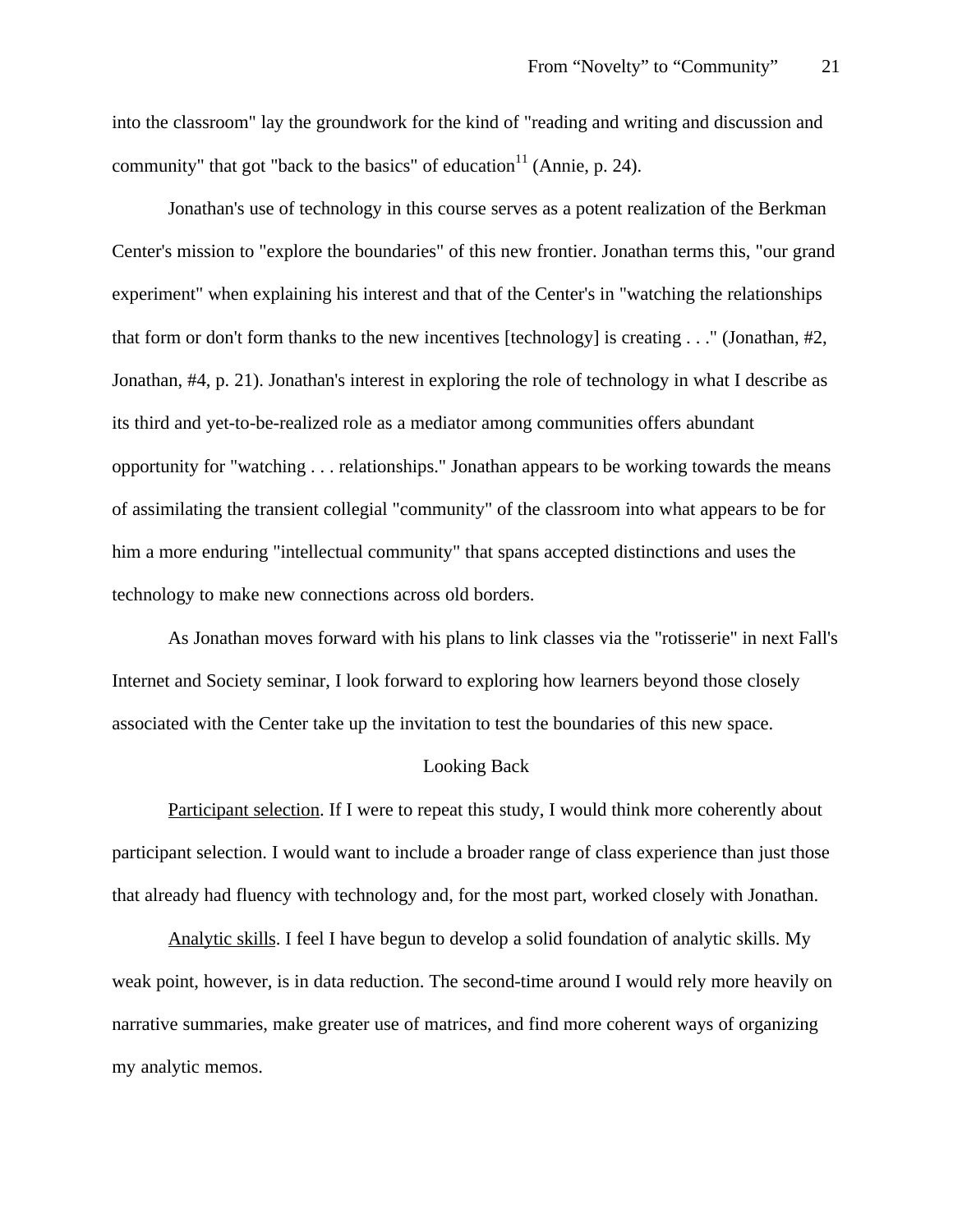# References

Berkman Center for Internet and Society. (1998). 1998-99 Work in Progress. (Available from the Berkman Center for Internet and Society, Harvard Law School, Pound Hall 510, Cambridge, MA 02138).

Berkman Center for Internet and Society. The Berkman Center Mission [On-line]. Available: http://cyber.law.harvard.edu/mission/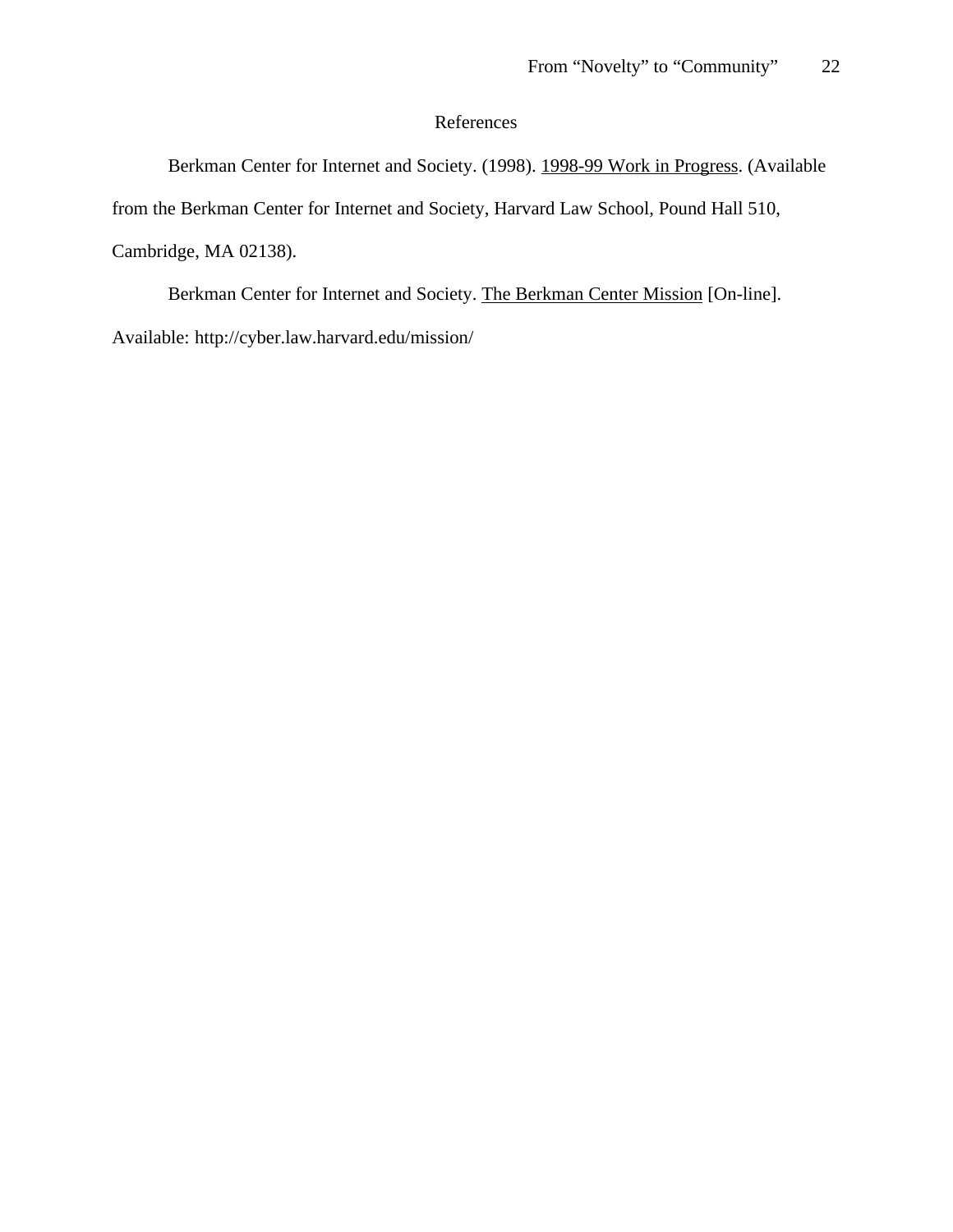## Footnotes

1. Participants in the study used the term "realspace" when talking about the physical, as opposed to virtual, world.

2. Jonathan, Wendy and Alex explicitly asked that I use their real names in my research. All other names, as I note later, are pseudonymous.

3. I have used pseudonyms for all of the students with whom I spoke in the Spring. Jonathan, Alex, and Wendy chose to use their real names.

4. Jonathan adopted the term "rotisserie" for the software after the class had ended. Annie first introduced me to the term in my conversation with her. During the class, Jonathan and the student-developers used "round robin" or "question-answer-response" to label the software.

5. A telephone conversation would be a synchronous exchange; telephone tag, however, would be asynchronous.

6. As explained later for Annie, students who were taking the course for credit had to register with the Law School registrar and then sign-up or register on the course Web sit to be included in the "rotisserie". Students and guests, such as me, who were not taking the course for credit were free to register on the course Web site to participate in the "rotisserie".

7. The focus group discussion was the last interview I transcribed, and it took me longer than I had anticipated, leaving not as much time for analysis as I had hoped.

8. Only after I had identified "assimilation" as a label to attach to my interpretation of Annie's experience did I learn from a colleague that the same label was one used by Jean Piaget to describe the first stage of learning. I have not yet had a chance to explore the correspondence between my use of the term and Piaget's.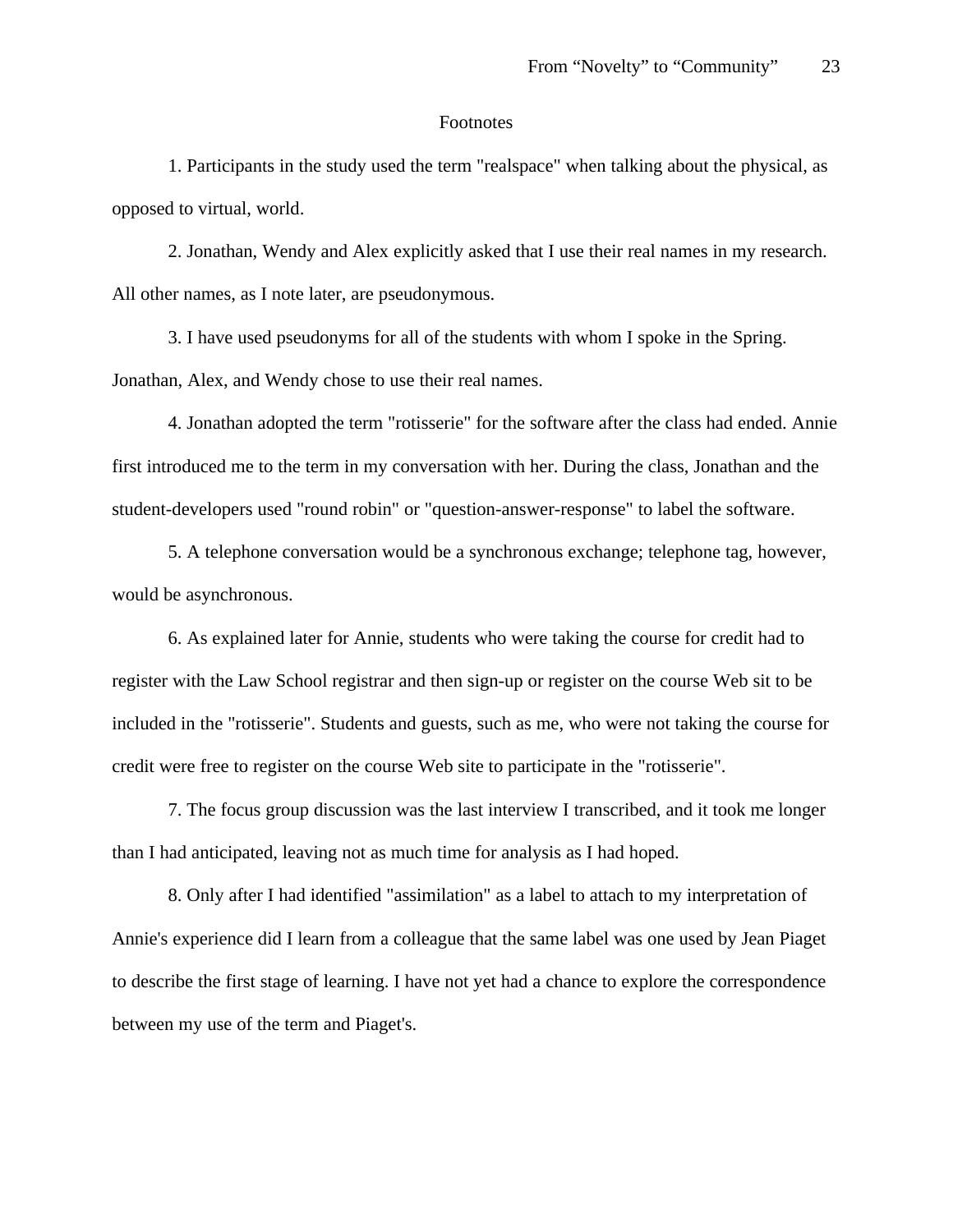9. In a subsequent telephone conversation with Annie after I had given her a draft of this section in the form of an analytic memo, she reported that her understanding of the in-class "community" of IS98 had changed as a result of her experience in one of her Spring semester courses. She said that she now believed a sense of community existed, even though people were not familiar with each other's names, a community based on "shared interests". But she said that this was separate from what she termed "real community", giving as an example what she had growing up in her home town. (Member check, May 5, 1999.)

10. I was a member of the list and thus received these broadcasts from Jonathan and a handful of others.

11. Annie's sense of an on-line community had helped her get a *college* education, in the most literal sense of the word. The Latin root of college, *collegium*, means "a body of colleagues" as the Oxford English Dictionary, Second edition notes.